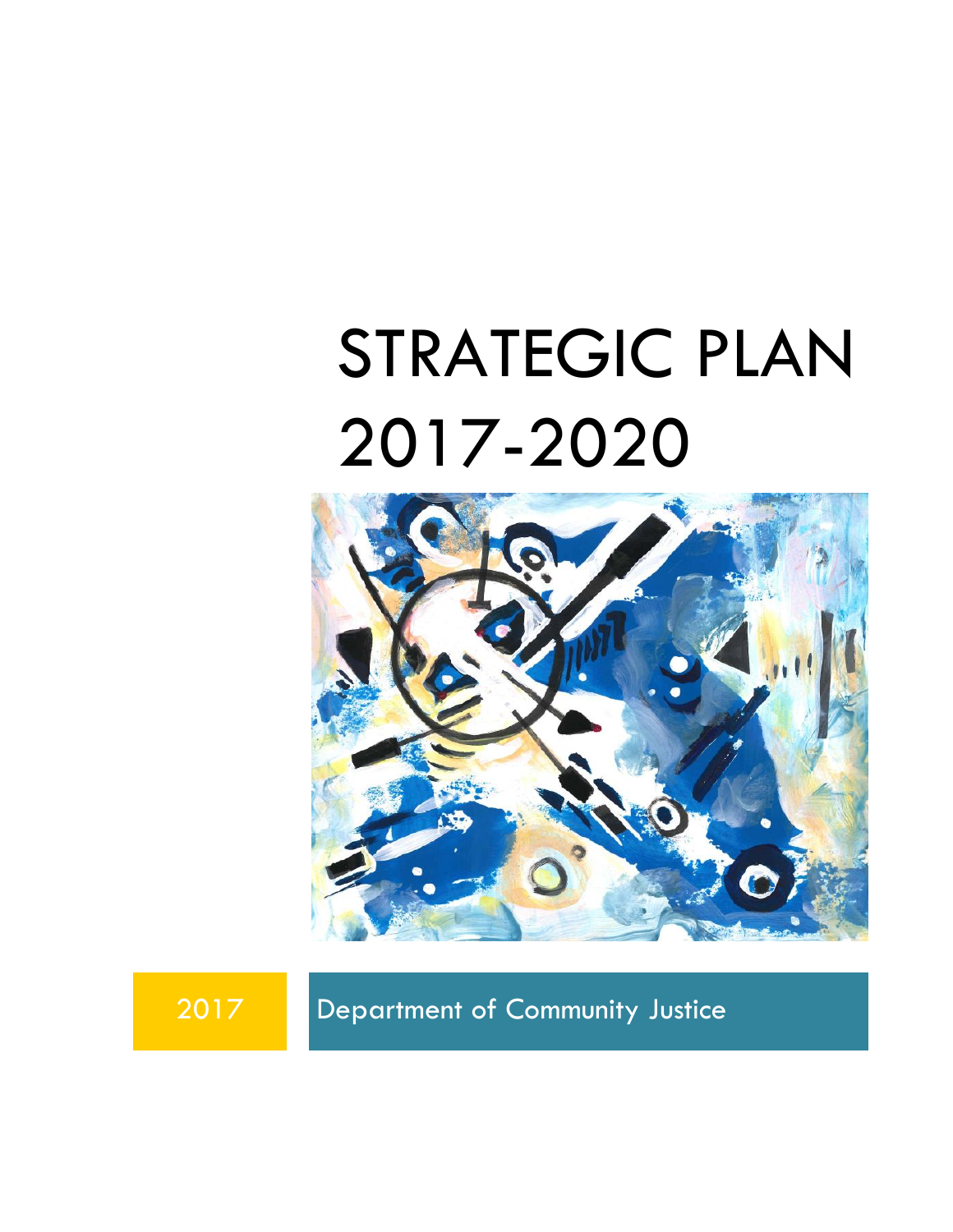#### INTRODUCTION FROM THE DIRECTOR

#### Dear Reader,

I am pleased to share the Department of Community Justice's (DCJ) Strategic Plan for the next three to five years. The new plan represents our efforts to continue the work set out in our previous plan based on our vision of Community Safety through Positive Change.

In 2011, staff developed DCJ's vision, mission, values, and goals to guide the work of our department. This plan was an important foundation for our agency and allowed us to focus the work of DCJ on the strategic goals and activities most important to us and central to our agency mission.

Accomplishments that were driven by the 2011 strategic plan include:

- The creation of a Crime Victims' Services Unit
- The development of the online supervision fee payment system
- Implementation of Effective Practices in Community Supervision (EPICS) and Functional Family Probation (FFP) to deepen and standardize our use of evidence-based practices
- Development of a diversion program for youth in Multnomah County in an effort to reduce racial and ethnic disparities.

While the above accomplishments represent important steps that have helped us improve and evolve our practices, as a learning organization we must continue to explore and challenge ourselves in finding ways to carry out our role in the criminal justice system and to contribute to community safety. This updated plan is critical in keeping DCJ moving forward. Some of the work outlined in the last plan will continue forward while other goals and strategies reflect new areas for continued improvement. Similar to the development of the last plan, over 150 staff members participated in the development of this strategic plan. Input from each division and from a range of classification levels were vital to defining our next steps and priorities. This work also resulted in adding one more high level strategic goal: Invest in Employees. We recognized the need to create a clear focus on our employees' well-being and ensure they have the range of opportunities they need to grow and develop professionally.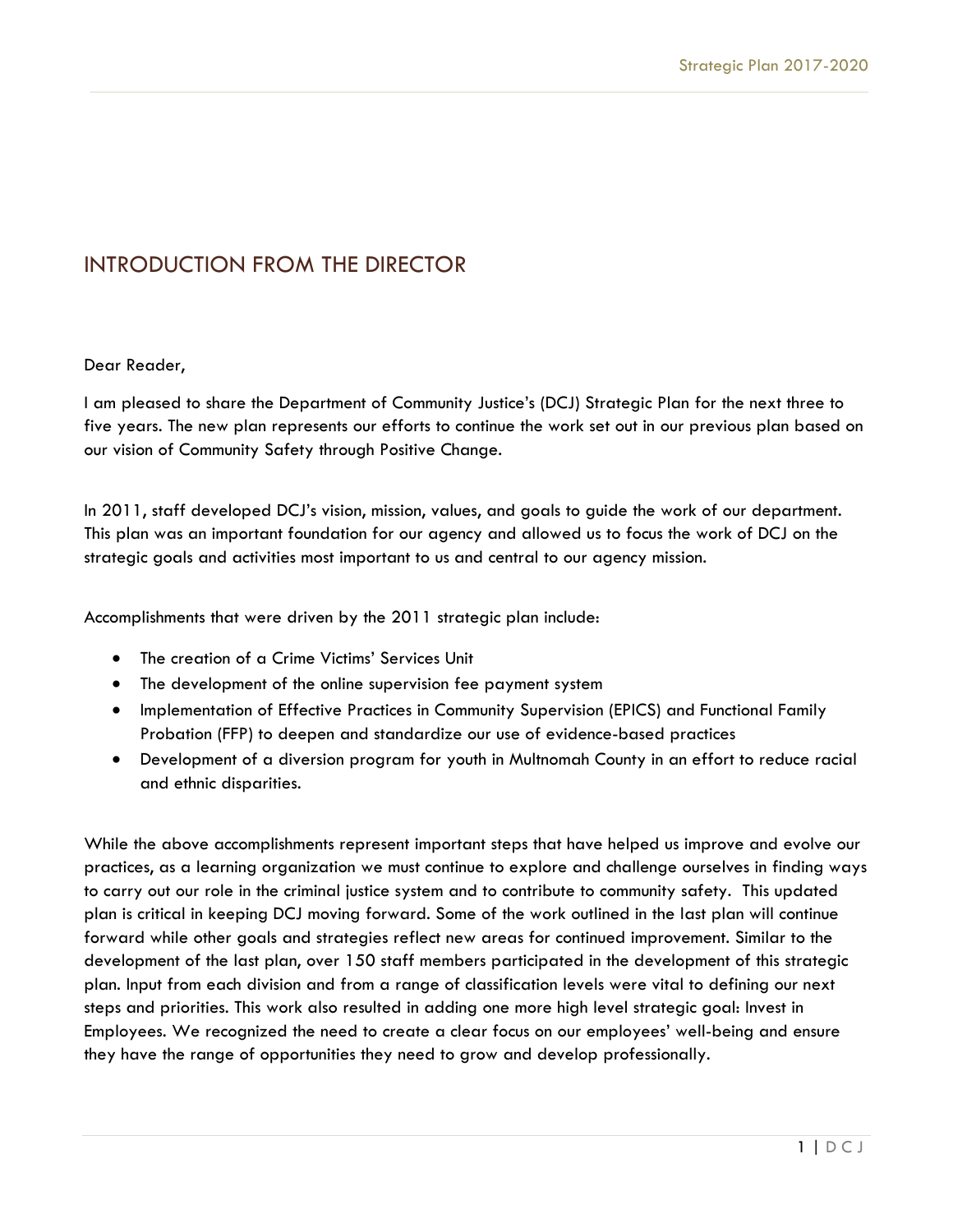This strategic plan will continue to guide our investments of staff and resources and guide us in determining where we should focus our time and energy. The plan is integral to the development of our yearly budget, provides criteria as we decide for which grants to apply, the projects we focus on, and how we collaborate with our public safety and community partners.

While this plan outlines some specific goals, activities and steps, the high-level goals in our strategic plan are infused throughout the many departmental initiatives and programs that exist today. DCJ commits to continue the work we have begun--consistent with agency mission, vision, and goals--in these major initiatives:

- Reducing racial and ethnic disparities
- Multnomah County Justice Reinvestment Program (MCJRP)
- Furthering evidence-based practices, including sanctioning practices, EPICS, and FFP
- The Adult Reset rightsizing caseloads to ensure we can deliver wraparound services to our highest risk clients
- Improving our supervision of 15-25 year olds
- Trauma informed care
- Employee wellness and peer trauma support

This new plan is our blueprint for the next three to five years. Together, we will be actively engaged in implementing the specific activities and steps and we will be tracking our progress and reporting out along the way how we are doing. I look forward to being a part, along with all DCJ employees, of moving forward with this plan for our future.

Sincerely,

Sut Major

Scott Taylor DCJ Director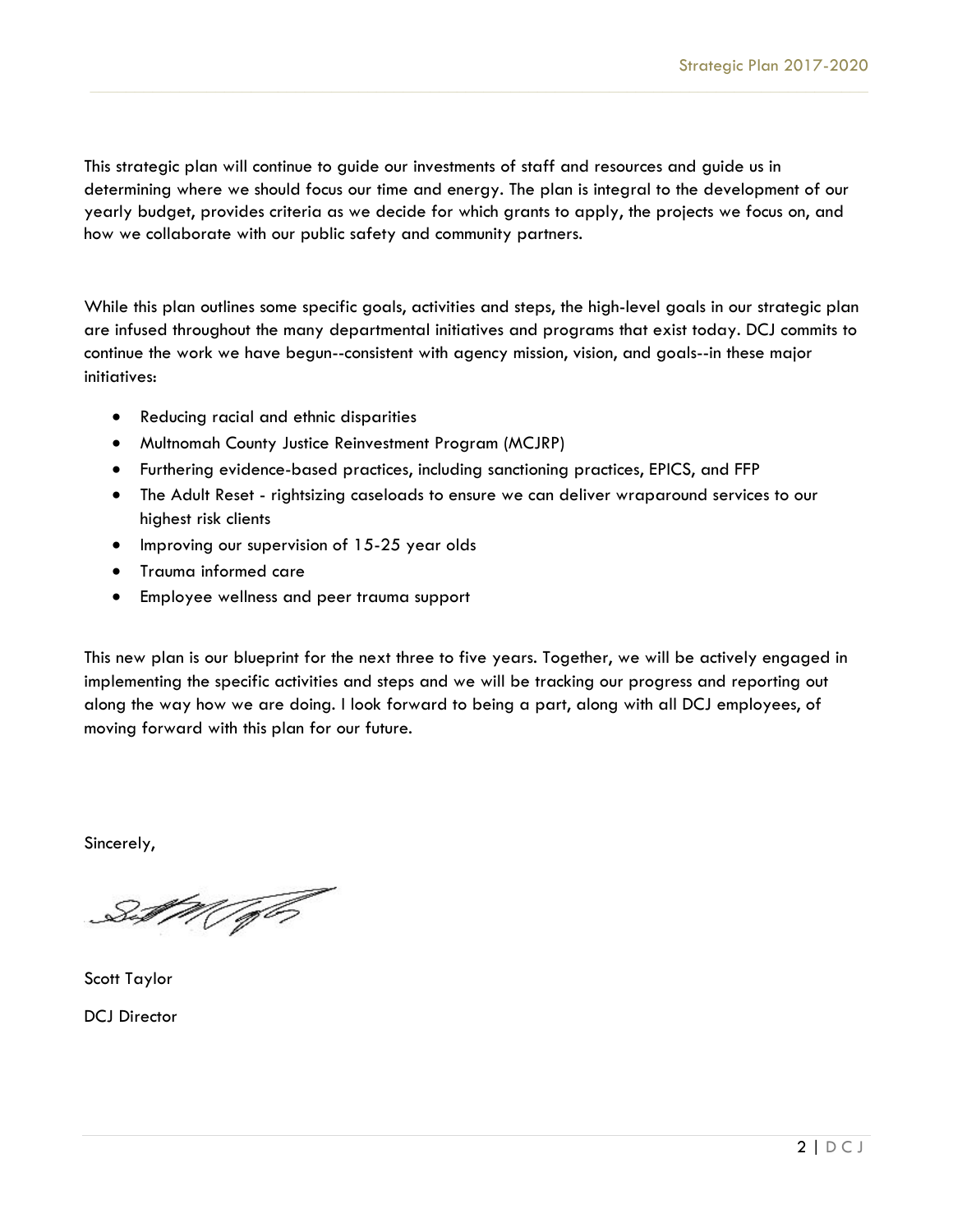### Strategic Plan 2017-2020 **O V E R V I E W**

The Department of Community Justice (DCJ) serves a vital role in the local criminal justice system. We work with justice involved youth and adults, their families, and the community we live in to create long-term change which prevents the recurrence of crime. To be justice involved means that an individual is engaged with the criminal justice system, either through referral or formal charge. We provide supervision, services, and treatment resources to youth, adults, and families to address the underlying issues and problems that drive crime. Our efforts are guided by evidence-based strategies to reduce future criminal behavior, assuring that

we get results while being good stewards of public resources invested in community justice.

DCJ developed a strategic plan in 2011 that clarified the department's mission, vision, and values. The plan defined a set of strategic goals and measures of success that guided agency priorities and practices over the past five years. To build on the work from the first strategic plan, to further our commitment to

*Over 150 employees from across the department came together in advisory groups to provide input on what works well and where we should focus our efforts.* 

effective community justice practices, and to continuously improve our contributions to community safety, we have updated our strategic plan for the Department of Community Justice. Employees from all over the department came together in advisory groups in 2015 and 2016. Management, administrative, and line staff provided input on what works well in the department and where we should focus our efforts to innovate, improve, and move our business practices forward. This plan outlines our commitment to build an even stronger, more responsive and effective department while re-affirming our vision, mission and guiding values. We articulate a set of strategic goals that we can achieve over the next three years. Like the first strategic plan, this plan does not hold all of the details for achieving our goals but it does provide a roadmap and a description of our intended destination.

This document is laid out in sections based on our strategic goal areas. A brief overview of each goal area, a progress report from the previous plan, and a summary of our next steps can be found in each section. Sections end with a table detailing our current objectives for each goal, and the actions we intend to take to meet these objectives.

Implementation of this new plan will begin with project teams identified by the Strategic Plan Steering Committee and senior leadership. Progress on implementation will be tracked, with regular check-ins at senior leadership meetings. An annual report card will be developed and the plan will directly inform the department's budget process. Implementation teams will be provided with the materials and detailed recommendations from staff advisory groups to help guide their work and to provide understanding about the intent of the actions outlined in this plan.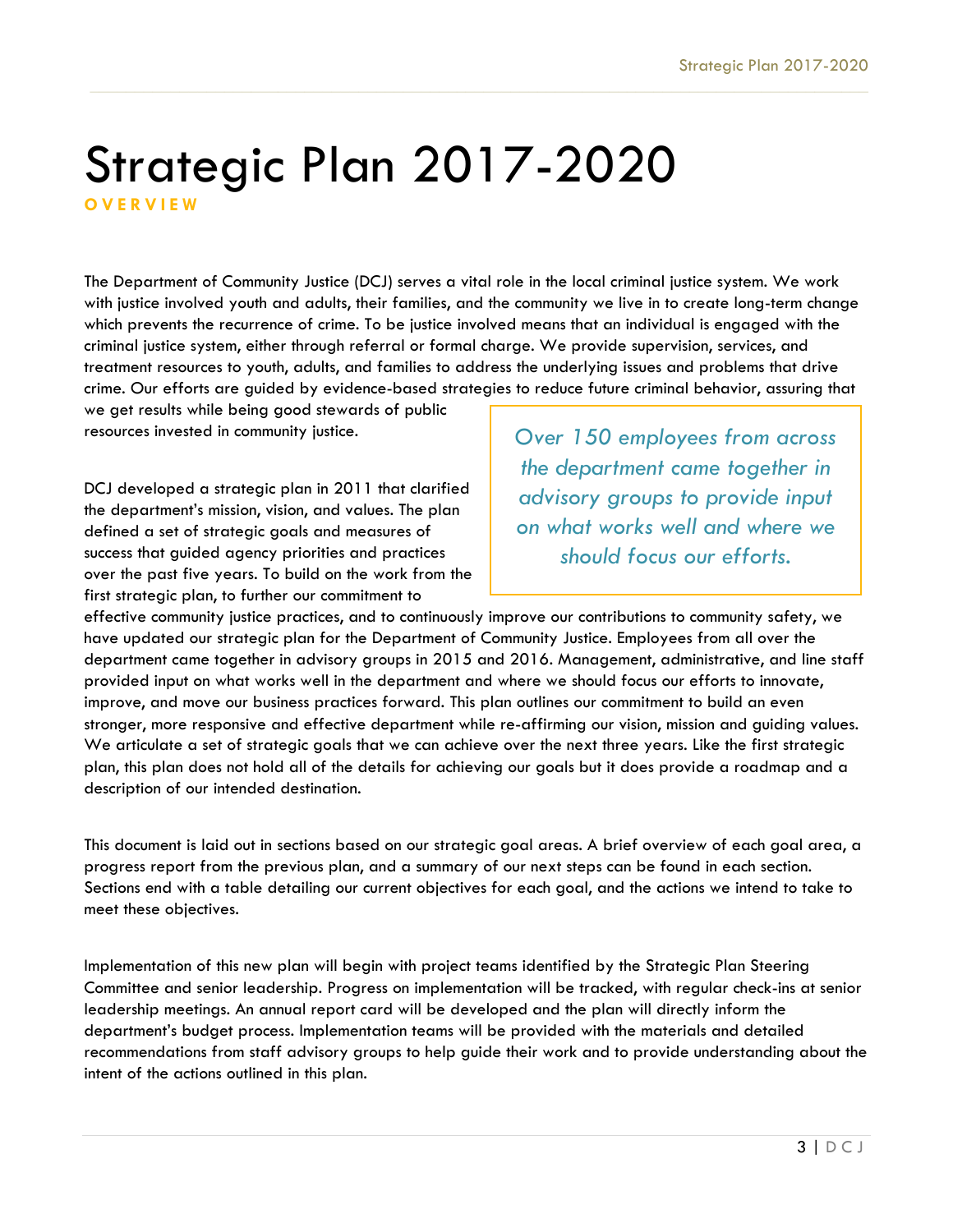#### **Our Vision**

Community Safety through Positive Change

#### **Our Mission**

Our mission is to enhance community safety and reduce criminal activity by holding youth and adults accountable in a fair and just manner, assisting them to develop skills necessary for success, and effectively using public resources.

#### **Our Values**

A Just and Equitable System

Collaborative Relationships

Diversity & Cultural Responsiveness

Healthy Families

Information Based Decisions

Innovation

Investing in Employees

Respect

Stewardship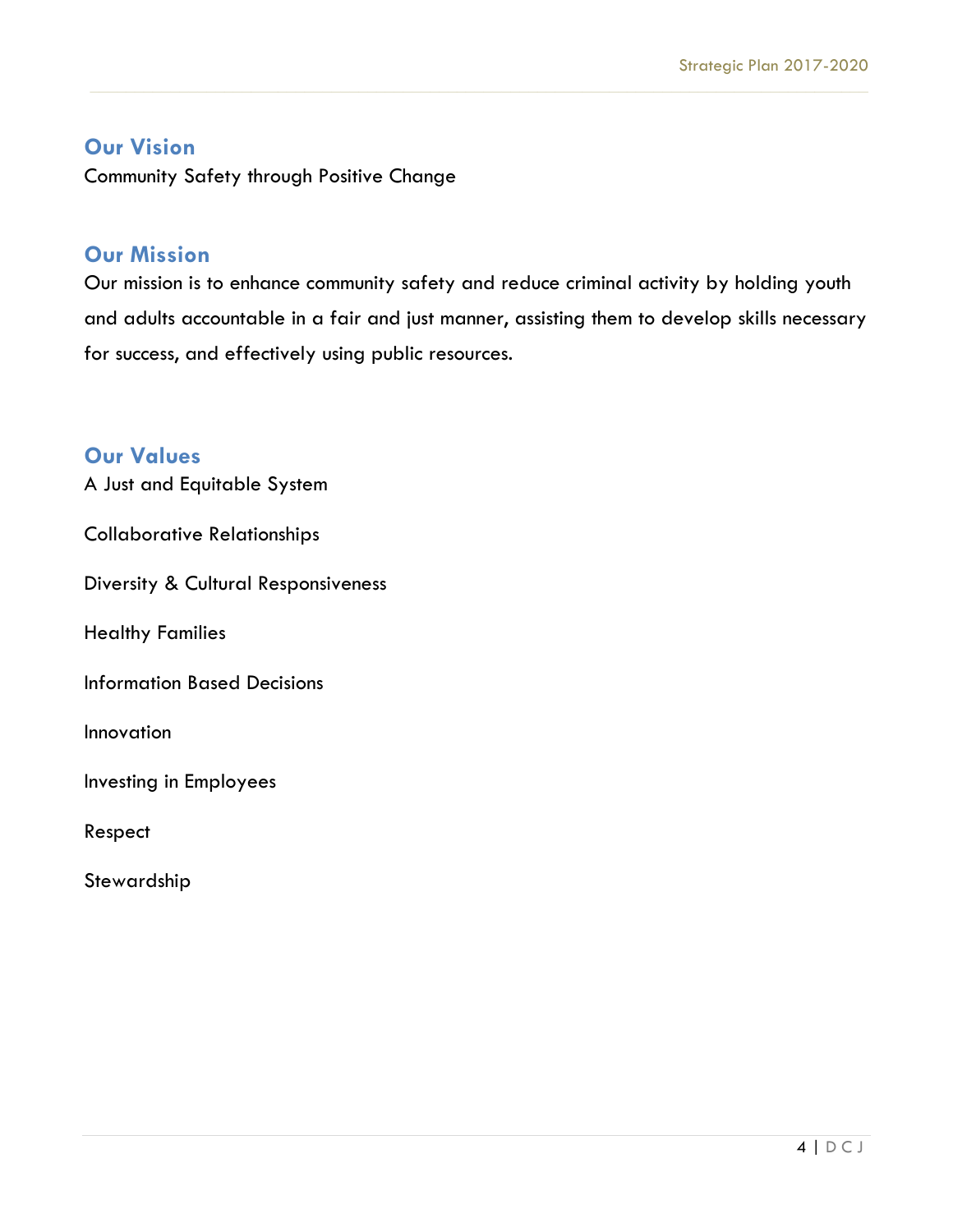#### **Our Strategic Goals**

DCJ is committed to our six high level goals. For the next 3 years, we have identified a set of objectives which will further our progress on reaching these goals. Additional actions will be further identified and refined as we proceed:

**Accountability** – We will hold justice involved youth and adults accountable for their actions:

- Improve sanctioning practices to increase fairness and have the desired impact.
- Prioritize financial accountability for adults and youth.

**Behavior Change** – We will work with justice involved youth and adults to reduce delinquent and criminal behavior:

- Engage pro-social family and community supports during supervision.
- Prepare clients for long-term success as stable, law-abiding citizens.
- Employ evidence-based strategies and practices for supervision and services.

**Commitment to Victims and Community** – We will respect and address crime victims' rights and needs and restore the community:

- Enhance DCJ's crime victim sensitive approach to supervision.
- Provide culturally appropriate services to enhance our accessibility for crime victims and community members.
- Collaborate with criminal justice agencies, professionals and schools on meeting crime victim needs.
- Support community efforts in providing services to crime victims and their families.

**Invest in Employees** – We will provide tools and resources that promote the resiliency, safety, and wellness of our employees and their families.

- Take action to support employee health and wellness in order to ensure effective employees and workplaces.
- Continue our commitment to training and professional development.
- Foster and promote growth and leadership opportunities for DCJ staff.

**Resource Management** – We will direct our resources to delivering cost-effective services:

- Join efforts with community and partners to maximize impact.
- Evaluate and improve the use of automated business practices.
- **•** Institute continuous quality improvement (CQI).
- Prepare staff to work efficiently and effectively.

**System Change** – We will use advocacy and innovation to guide our work with stakeholders to improve community safety and assure a fair and just system:

- Promote principles of procedural fairness.
- Coordinate case work with partners for shared clients.
- Build partnership between the community and community corrections.
- Ensure DCJ staff are able to meet the diverse needs of DCJ clients.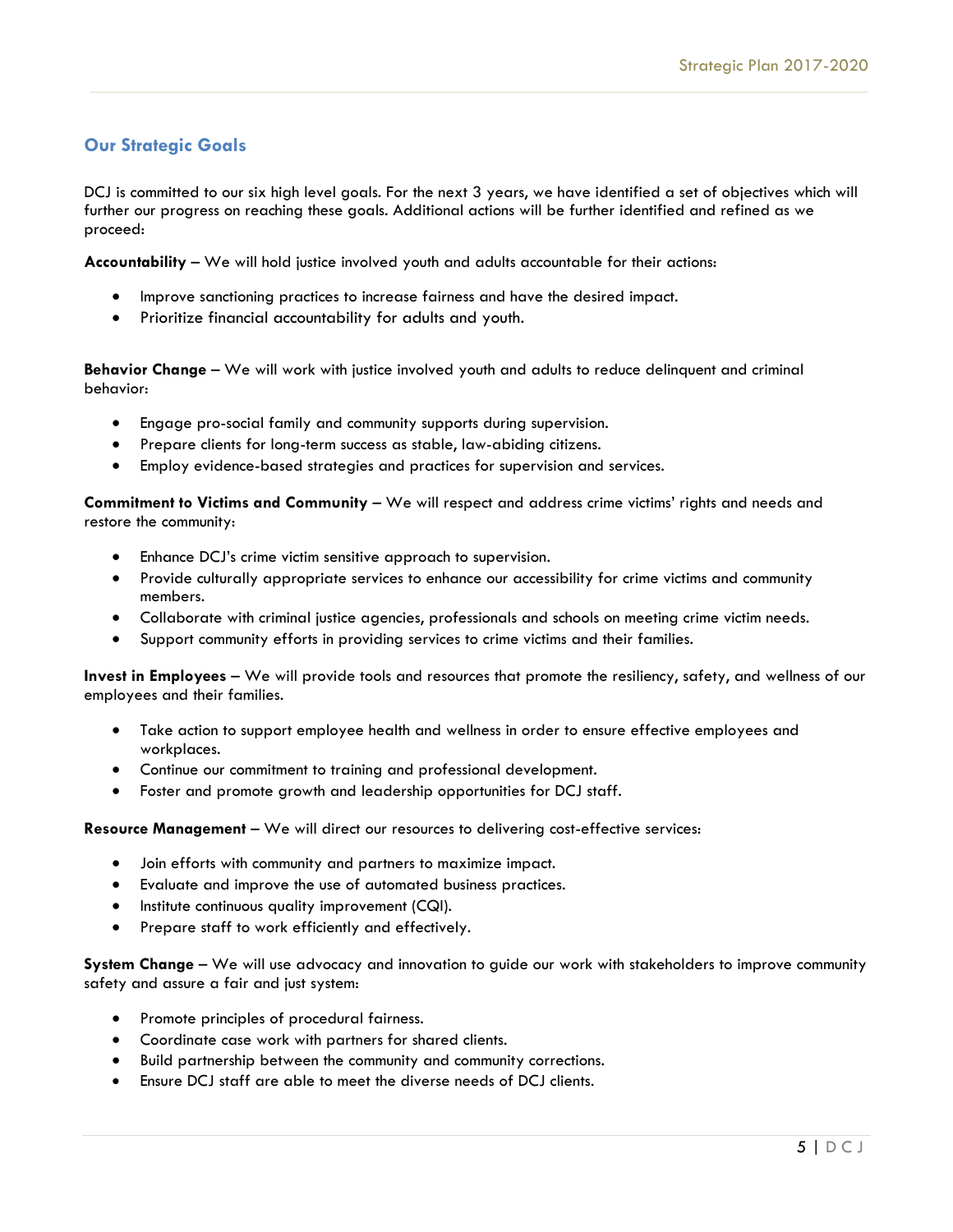# Accountability

#### WE WILL HOLD JUSTICE INVOLVED YOUTH AND ADULTS **A C C O U N T A B L E F O R T H E I R A C T I O N S**

Accountability means to answer to, explain something, or to give an account. An individual engaged with DCJ has responsibility for reaching a conclusion about what behavior or harm has taken place, owning it, and taking action to repair it.

Probation-parole officers (PPO) and juvenile court counselors (JCC) enforce accountability with a combination of interventions, rewards, and sanctions. Our goal is to further enhance how accountability is achieved through contacts with individuals, surveillance, analysis of violations, recommendations for sanctions, referral to treatment, provision of encouragement and motivation, and the ongoing monitoring and reinforcement of an individual's progress.

#### **Progress**

DCJ has aligned supervision intensity and access to services with individuals' risk to reoffend by utilizing risk and need assessments. With both justice involved youth and adults, these assessments determine an individual's criminal risk factors for committing crime and reoffending. Those who are assessed as having a higher risk to reoffend are monitored more closely and are referred to treatment to reduce their individual criminal risk factors. Sanctions, interventions, and incentives have been developed to more appropriately meet the needs of youth and adults at all risk levels.

*We continue to examine and hone our sanctioning practices department-wide.*

The Furthering Effective Sanctioning Practices (FESP) initiative within the Adult Services Division has been developed using research and best practices as guidance. We continue to examine and hone our sanctioning practices department-wide. Custodial containment and incapacitation (jail sanctions or juvenile detention) have been continuously tracked and modified since the development of our last strategic plan. The department is moving in a direction where

containment and incapacitation are used only when necessary, and for the least amount of effective days possible. This commitment increases trust in the system and fosters effective resource management, while increasing accountability. The department has also developed many non-custody sanctions for both youth and adults. Use of sanctions, and the effectiveness of efforts to make alternative sanctioning easier to use, is consistently tracked and reported out to staff.

The accountability goals from the previous strategic plan have been largely achieved. DCJ regularly distributes performance information related to use of sanctions and fee collection to staff. Unfortunately, access to information on restitution payment has been difficult from a technology standpoint.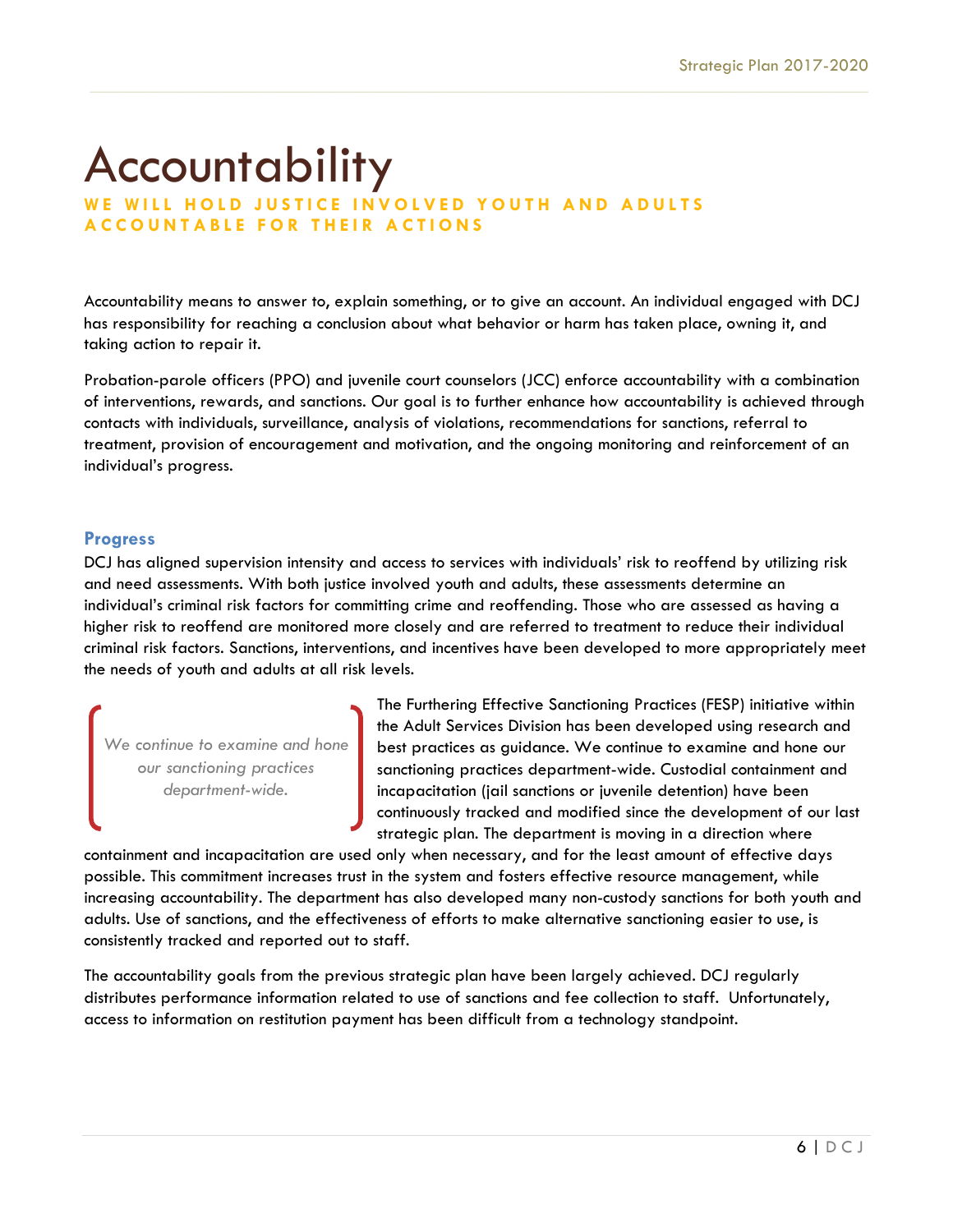Case plans for all high-risk offenders are completed within 30 days of intake. There are inter-rater reliability and refresher trainings on both adult and juvenile assessments used to determine supervision intensity and access to services.

#### **Next Steps**

DCJ is committed to furthering how accountability is achieved through careful analysis of violations and sanction responses. Whenever possible, the choice of a sanction should address criminal risk factors and risk to re-offend. Responses to violations should not be imposed in a way that aggravates racial and ethnic disparities in the criminal justice system.



Accountability also relates to restoration for crime victims of adults and youth on supervision. One way of contributing to restoration is the payment of court-ordered restitution, which will be prioritized in this strategic plan.

Progress in the accountability goal area over the next three years will look like:

- Improved sanctioning practices to increase consistency and maximize impact.
- Prepare clients for long-term success as stable, law-abiding citizens.

| Objective                                                                            | Action                                                                                                                                                                                                                                                                                                                                                                       |
|--------------------------------------------------------------------------------------|------------------------------------------------------------------------------------------------------------------------------------------------------------------------------------------------------------------------------------------------------------------------------------------------------------------------------------------------------------------------------|
| Improve sanctioning practices to<br>increase fairness and have the<br>desired impact | Examine sanctioning practices through expanded reporting and<br>analysis, including disproportionate minority impact<br>Align sanction responses with violations in an evidence-based<br>way to address criminal risk factors<br>Continued commitment to evaluating various outcomes of<br>sanctions within Adult Services Division and Juvenile Services<br><b>Division</b> |
| Prioritize financial accountability<br>for adults and youth                          | Prioritize restitution collection efforts<br>Continued commitment to reviewing policy, practice, and<br>progress on restitution                                                                                                                                                                                                                                              |

### Accountability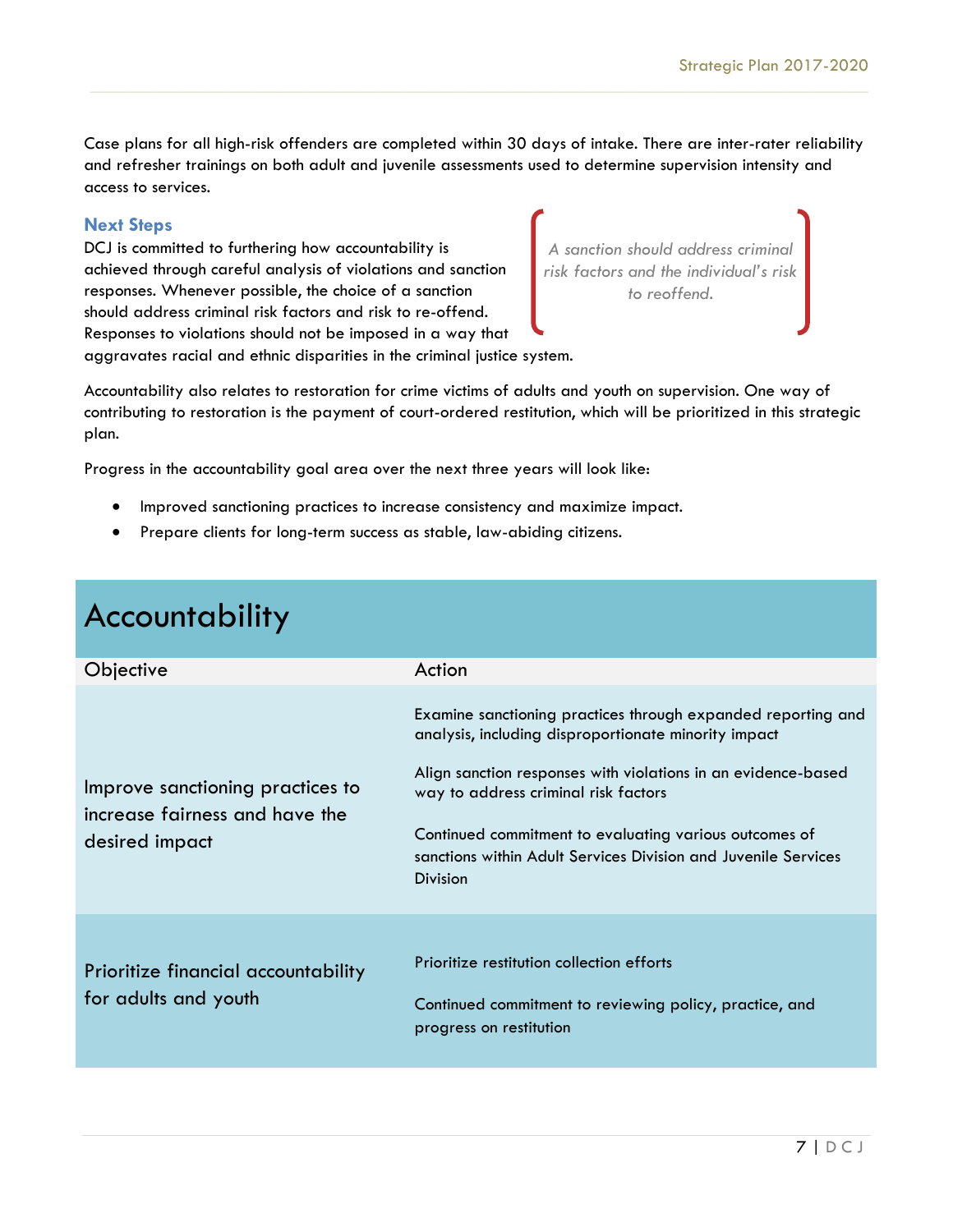# Behavior Change

#### WE WILL WORK WITH JUSTICE INVOLVED YOUTH AND ADULTS TO **R E D U C E D E L I N Q U E N T A N D C R I M I N A L B E H A V I O R**

Our department vision affirms our belief that community supervision is fundamentally about change. Probation-parole officers (PPO) and juvenile court counselors (JCC) have the ability and responsibility to act as positive influences for change in the lives of the individuals they supervise.

In this goal area, we commit to continue working with adults and youth to reduce delinquent and criminal behavior. To improve our effectiveness and enhance safety, DCJ has adopted supervision practices that are supported by existing research evidence and best practices. Contact between PPOs or JCCs and the individuals they supervise serves the vital functions of identifying problem behaviors, working with the justice involved person to reduce denial and accept responsibility, identifying a plan of action, and holding the person accountable for sustaining change.

#### **Progress**

DCJ has spent the last five years implementing evidence-based case management models that combine professional skills of employees with the strengths and supports of the client in order to make progress toward positive change. PPOs use Effective Practices in Community Supervision (EPICS) while JCCs use Functional Family Probation (FFP). Both of these models are research based. Staff received comprehensive training in the methods, and continue to engage in ongoing coaching to build expertise over time.

Most DCJ staff have a working knowledge of evidence-based practices and have demonstrated relationshipbased interactions with justice involved individuals. Staff members are routinely applying behavioral change techniques, and the consistency in the quality of the contacts across the department has improved. Ongoing

*Supervision strategies are more closely aligned with an individual's needs, their risk to reoffend, and the department's responsivity to unique differences.*

training and coaching support the continued use of these case management and behavior change models.

As a result of changes to the admission processes in both adult and juvenile divisions of DCJ, supervision strategies are more closely aligned with an individual's risk to re-offend, their needs and criminal risk factors, as well as our department's responsivity to individual differences. Risk and needs assessments and case plans are completed as soon as supervision begins in order to most effectively address criminal risk factors and service needs.

Referrals to services are made up front during the intake process. Agency resources are targeted more consistently than in the past, with an emphasis on individuals who are most likely to re-offend.

Cognitive interventions are more accessible for adult clients as they are now offered in field offices across the department. Additionally, we restructured and combined the Day Reporting and Londer Learning centers to be more engaged in cognitive behavioral interventions and skill development.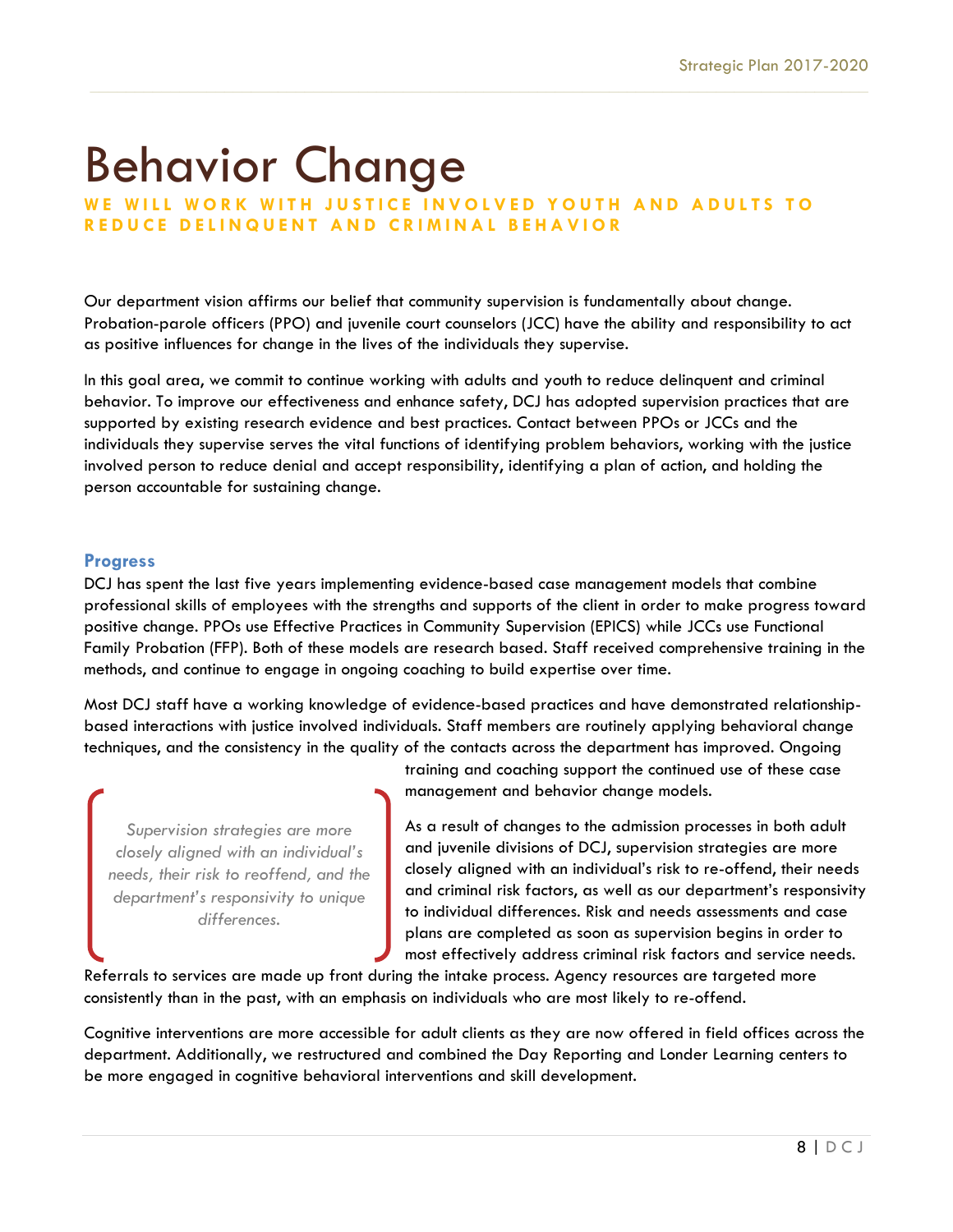DCJ is working more with families, especially for justice involved youth. Functional Family Probation (FFP) includes in-home work with the entire family. The Community Healing Initiative (CHI) is a culturally appropriate family and community based way of working with youth involved in the justice system. Community work continues to be an important part of effecting change in gang-involved youth and adults.

Since 2014, DCJ has been a partner with other local criminal justice agencies in the Multnomah County Justice Reinvestment Program (MCJRP), a prison diversion program. Our role is to promote positive behavior change for adult offenders on community supervision in place of a prison sentence. The MCJRP approach includes a comprehensive assessment of criminal risk factors, the need for services, and individual strengths that is completed prior to sentencing. Utilizing the comprehensive assessment allows us to create a supervision plan that immediately addresses the most urgent needs and risk factors. Front-loading supervision, services, and programming is an evidence-based practice for community supervision, and has a positive impact on future criminal behavior and recidivism. This approach reflects our vision for how we will do business in the future for all adults on supervision.

#### **Next Steps**

Community safety through positive behavior change remains a core focus and function of the Department of Community Justice. For over two decades, DCJ has been evolving through continuous implementation of evidence-based policies and practices to be as effective as possible in changing behavior and achieving successful outcomes for justice involved youth and adults.

In the next three years, we will expand on our work to create behavior change for those we supervise. DCJ will engage in organizational shifts that take us beyond case management strategies to reducing racial and ethnic disparities in the criminal justice system, improving cultural responsivity in supervision and services, increasing engagement with the community, and becoming even more effective in service delivery.

*DCJ will engage in organizational shifts that reduce racial and ethnic disparity, improve cultural responsivity, and increase engagement with the community.* 

Additionally, the department is committed at all levels to bridging the gap between the Juvenile and Adult Services divisions. Creating shared language, increasing inter-division communication, and aligning practices will result in shared learning between divisions as well as the application of effective correctional practices across the department.

Progress in the Behavior Change goal area over the next three years will look like:

- DCJ staff will engage pro-social family and community supports during supervision. The National Institute of Corrections has identified the engagement of natural supports in the community as a best practice for supervision. Engaging pro-social supports makes behavior change more likely and more sustainable.
- Clients leaving supervision should be prepared for long-term success. Plans for life beyond successfully completing supervision should be a part of supervision.
- Evidence-based practices must be incorporated into all aspects of our business so that we are as effective in carrying out our mission as possible.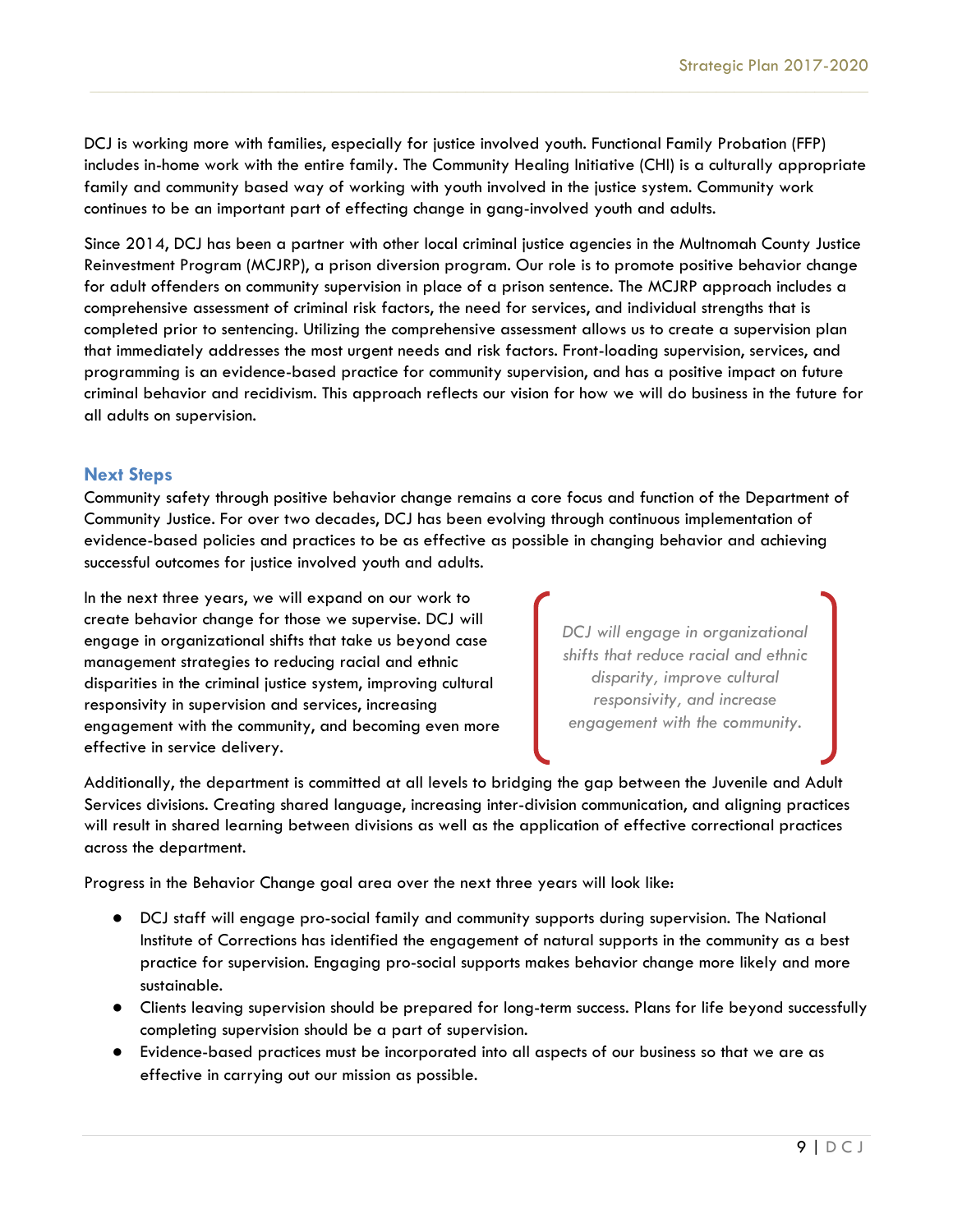| <b>Behavior Change</b>                                                            |                                                                                                                                                  |
|-----------------------------------------------------------------------------------|--------------------------------------------------------------------------------------------------------------------------------------------------|
| Objective                                                                         | Action                                                                                                                                           |
| Engage pro-social family and<br>community supports during<br>supervision          | Connect justice involved youth and adults with resources already<br>existing in the community                                                    |
|                                                                                   | Increase options and referrals to services that match the needs<br>and demographics of the youth and adults we supervise                         |
|                                                                                   | Create or partner with multi-service sites to increase the<br>accessibility of needed services                                                   |
|                                                                                   | Coordinate and enhance existing successful models for engaging<br>natural supports                                                               |
|                                                                                   | Coordinate case management with community resources and<br>services to support long-term success                                                 |
|                                                                                   | Integrate transition planning into supervision.                                                                                                  |
| Prepare clients for long-term                                                     | Link risk reduction efforts when applying sanctions                                                                                              |
| success as stable, law-abiding<br>citizens                                        | Increase the involvement of peer mentors as partners in<br>supervision and support after supervision                                             |
|                                                                                   | Strengthen effective collaboration with partners by sharing<br>training and by creating and reporting shared performance<br>measures             |
| Employ evidence-based<br>strategies and practices for<br>supervision and services | Align budget resources to sustain department-wide<br>implementation, training, and competency in evidence-based<br>practices                     |
|                                                                                   | Increase access to information about evidence-based practices<br>for staff, partners, clients, families, and the community                       |
|                                                                                   | Increase the use of programmatic data to monitor fidelity and to<br>determine what interventions are working and what changes<br>need to be made |
|                                                                                   | Support innovation, developing best practices, and contributing<br>to available research, planning, and evaluation resources                     |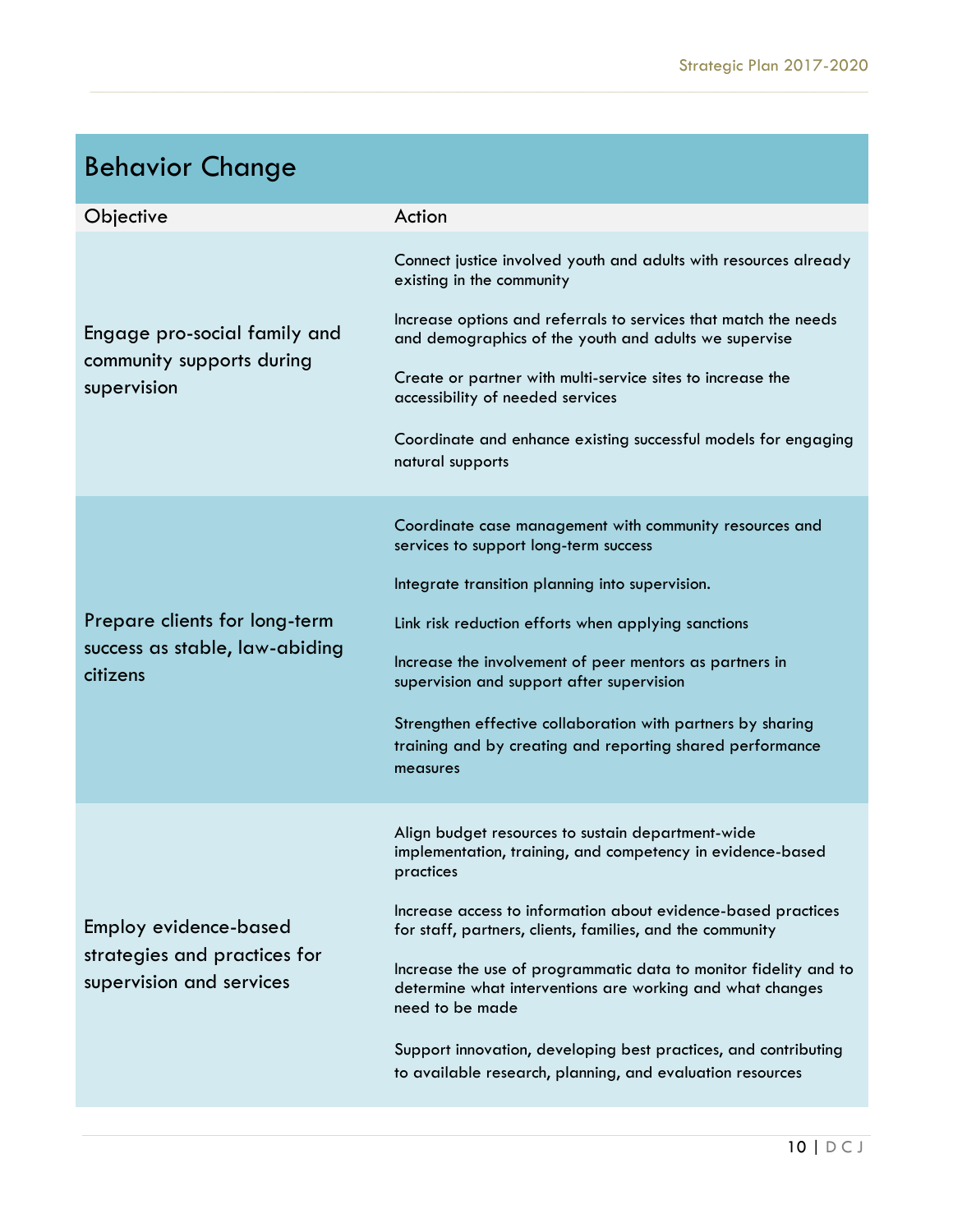# Commitment to Crime Victims and Community

WE WILL RESPECT AND ADDRESS CRIME VICTIMS' RIGHTS AND **N E E D S , A N D R E S T O R E T H E C O M M U N I T Y**

Community justice requires just that - the community. A focus on community partnerships is critical to meeting the needs of crime victims and citizens, holding justice involved individuals accountable, and to supporting prevention efforts for a safer community. DCJ remains steadfast in the commitment to respect and address crime victims' rights and needs, and to help restore the community.

#### **Progress**

DCJ has made significant progress in affirming its commitment to crime victims and community. Most significantly, DCJ now has an in-house Crime Victims' Services Unit (CVSU). As a result, crime victims are routinely contacted, informed of their rights, and provided with resources. The DCJ website has many resources for crime victims, including a manual developed by the CVSU. Resources are available in four

*DCJ has made significant progress, including the creation of the Crime Victims' Services Unit.*

different languages with plans for more in the future. Several of the staff in the unit are bilingual, increasing DCJ's ability to respond in a culturally appropriate way to the needs of crime victims. Training has been provided to DCJ staff throughout the agency on the rights of crime victims and how to work with crime victims. The unit remains active in the collaborative initiative to reduce the sexual exploitation of children. We have increased

participation and collaboration in regional and statewide victims' service and advisory groups, and established our own Crime Victims' Advisory Board which includes DCJ and many external stakeholders.

#### **Next Steps**

The creation of the Crime Victims' Services Unit (CVSU) moved DCJ forward in its ability to provide community supervision which is more sensitive to crime victims' rights and needs. The strategic goal of commitment to crime victims and the community will continue to evolve, with specific focus being paid to key areas including restitution collection and restorative justice.

*Key areas of focus will be restitution collection and restorative justice.*

Progress in the commitment to victims and community goal area over the next three years will look like:

- An enhanced approach to supervision that is sensitive to victims of crime.
- $\bullet$  Increased access to culturally appropriate resources and services for victims of crime.
- Continued collaboration with criminal justice and other system partners to provide holistic crime victim service delivery.
- Increased support of community efforts in providing resources and services to crime victims and their families.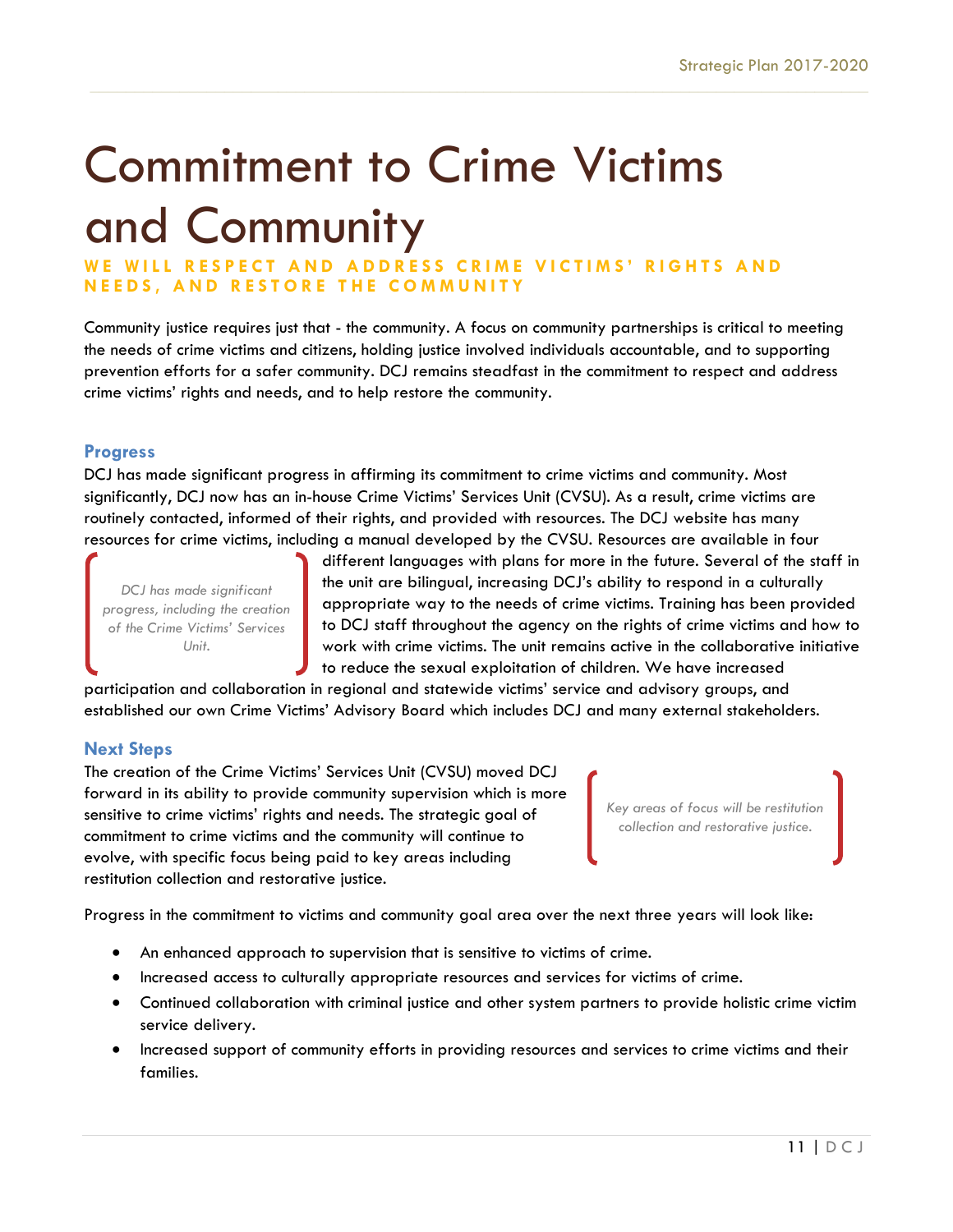### Commitment to Victims and Community

| Objective                                                                                                             | Action                                                                                                                                                                                                                                                                                                                                                                                      |
|-----------------------------------------------------------------------------------------------------------------------|---------------------------------------------------------------------------------------------------------------------------------------------------------------------------------------------------------------------------------------------------------------------------------------------------------------------------------------------------------------------------------------------|
| Enhance DCJ's crime victim<br>sensitive approach to supervision                                                       | Explore crime victims' experiences in the criminal justice system<br>and incorporate feedback into policies and practice<br>Infuse crime victim's rights into agency processes and practices<br>Continue training in crime victims' rights and services for staff<br>Increase successful completion of court orders for restitution and<br>community service among those we supervise       |
| Provide culturally appropriate<br>services to enhance our<br>accessibility for crime victims<br>and community members | Update resources, forms, and the website to increase<br>accessibility to materials that are helpful and culturally<br>appropriate<br>Enhance community engagement efforts to include crime victims'<br>services<br>Research evidence-based and culturally competent practices in<br>crime victims' services<br>Build even greater capacity for bicultural crime victim service<br>provision |
| Collaborate with criminal justice<br>agencies, professionals, and<br>schools on meeting crime victim<br>needs         | Develop strategies to address specific crime victims' needs in<br>partnership with other agencies and entities committed to<br>serving crime victims                                                                                                                                                                                                                                        |
| Support community efforts in<br>providing services to crime<br>victims and their families                             | Participate in local, regional and statewide groups who seek to<br>improve the lives of crime victims and their families                                                                                                                                                                                                                                                                    |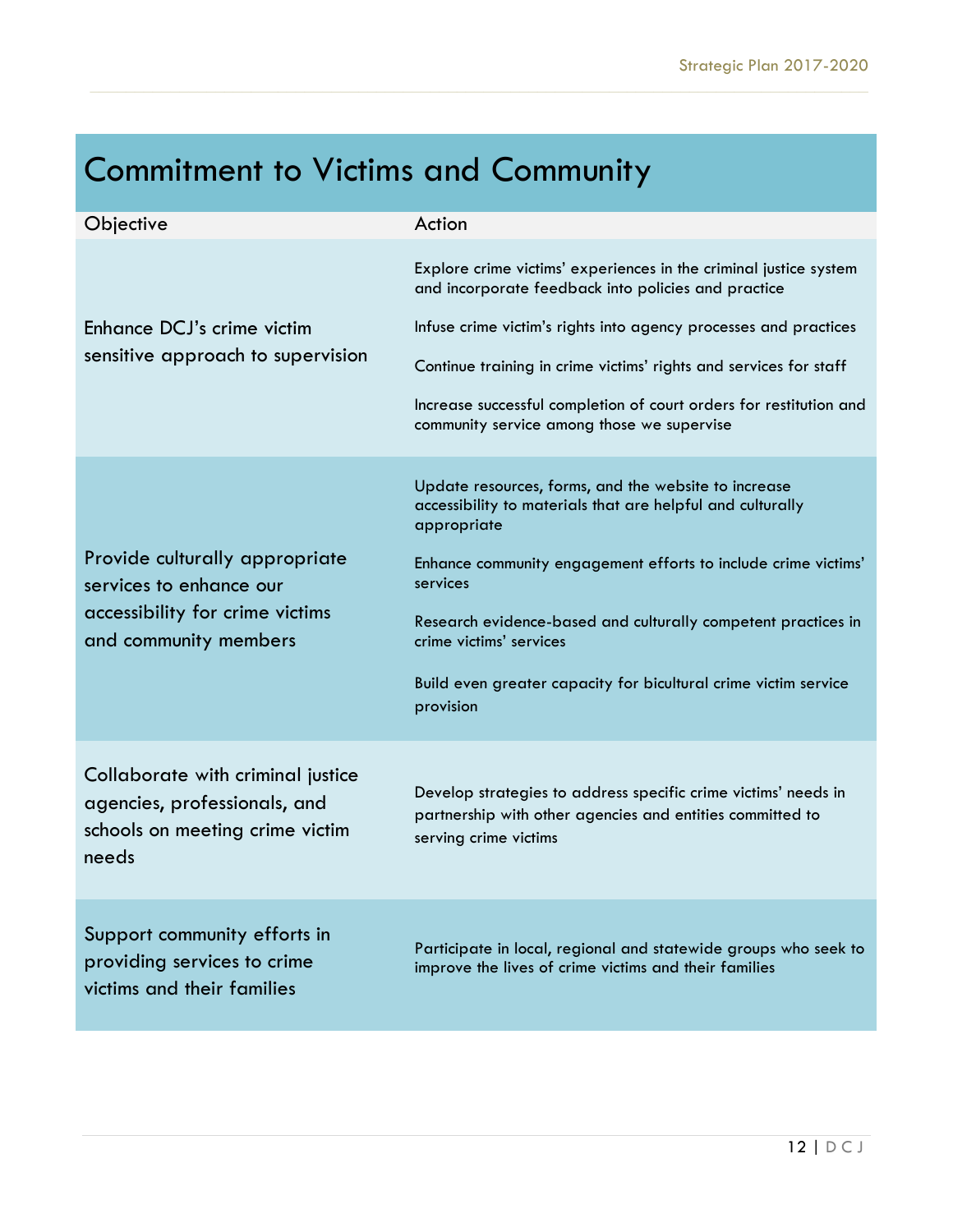# Invest in Employees

WE WILL PROVIDE TOOLS AND RESOURCES THAT PROMOTE THE **RESILIENCY, SAFETY, AND WELLNESS OF OUR EMPLOYEES AND THEIR F A M I L I E S**

Investing in employees is a key component of DCJ's operations and decision-making processes. Education, training, and growth opportunities are continuously offered for personal and professional growth. In order to affirm and focus our commitment to our employees, a new strategic goal area of investing in employees has been added to our strategic plan.

DCJ staff are committed to the mission, vision, and values of this organization. This is apparent through their hard work, dedication, and continued involvement in department initiatives. Over 150 staff members participated in the creation of DCJ's strategic plan in 2010-2011 and again in 2015-2016. Focus groups made up of employees across all units and job classifications, including represented and exempt staff, brought a diverse array of perspectives to the visioning process.



#### **Next Steps**

The efforts outlined in this goal area were rolled into other goal areas in the previous strategic plan. Moving forward, the department will focus on investing in employees as a separate goal area with distinct measures of success.

Progress in the invest in employees goal area over the next three years will look like:

- Increased, measured action to support employee health and wellness.
- Continued commitment to training and professional development.
- Focused attention paid to fostering growth and leadership opportunities for DCJ staff.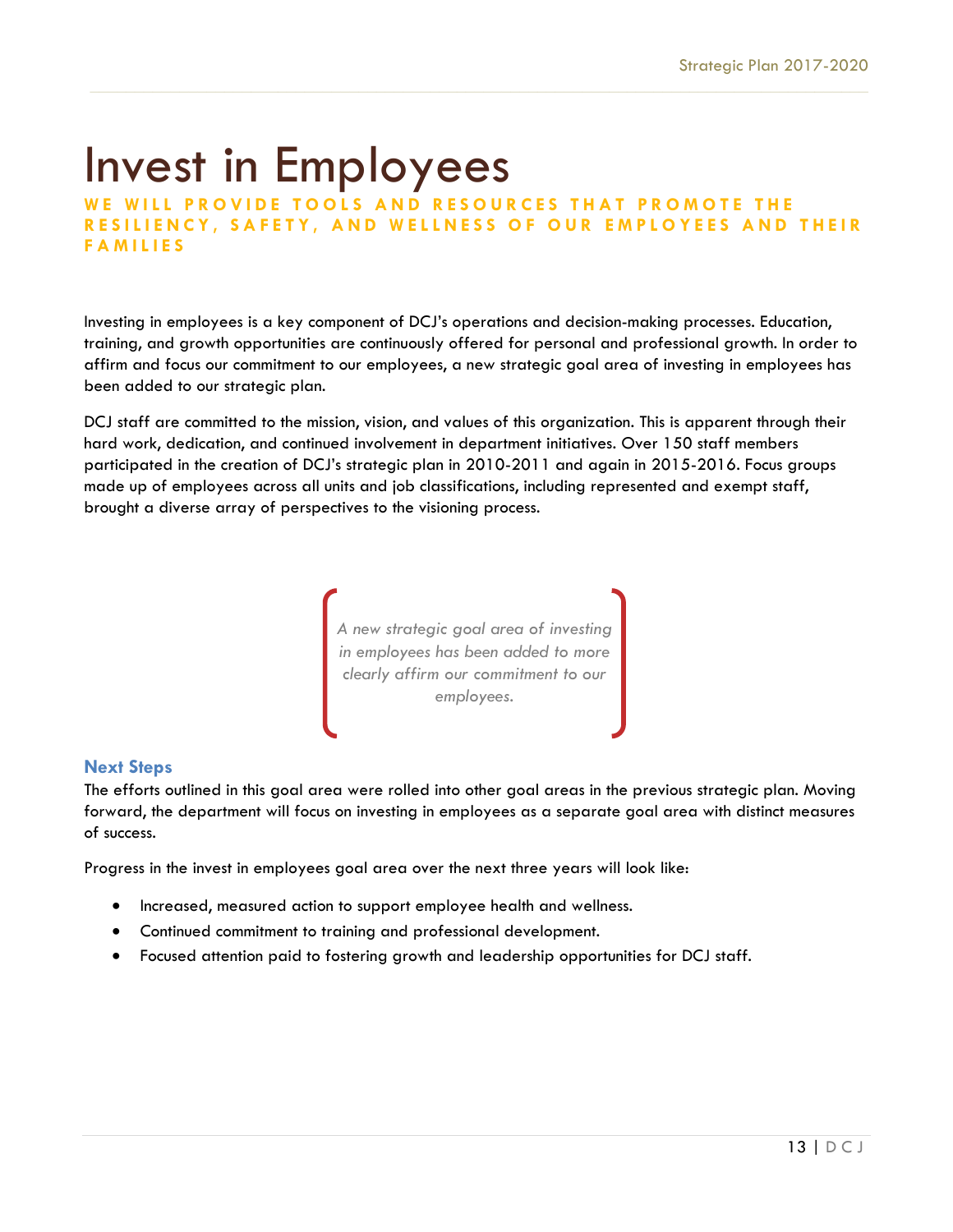### Invest in Employees

| Objective                                                                                                          | Action                                                                                                                                                                                                                                                                                                                                                                                                                                                                                                 |
|--------------------------------------------------------------------------------------------------------------------|--------------------------------------------------------------------------------------------------------------------------------------------------------------------------------------------------------------------------------------------------------------------------------------------------------------------------------------------------------------------------------------------------------------------------------------------------------------------------------------------------------|
| Take action to support employee<br>health and wellness in order to<br>ensure effective employees and<br>workplaces | Implement Peer Trauma Support Team (PTST) model<br>Incorporate trauma-informed care model into operational<br>decision points<br>Develop criteria for work space design that consider<br>functionality, productivity, safety, security, budget, and<br>employee and client experience.<br>Assess work environment and space, considering the impact to<br>employees, clients, and workflow<br>Assess current wellness/fitness areas at each work location and<br>make recommendations for improvements |
| Continue our commitment to<br>training and professional<br>development                                             | Examine DCJ's professional development efforts in relation to<br>the county's commitment to diversity and equity<br>Develop and implement training plans for specific classifications                                                                                                                                                                                                                                                                                                                  |
| Foster and promote growth and<br>leadership opportunities for DCJ<br>staff                                         | Examine positions and classifications for clarity and<br>appropriateness for meeting department needs<br>Develop opportunities for staff to gain leadership skills and<br>experiences                                                                                                                                                                                                                                                                                                                  |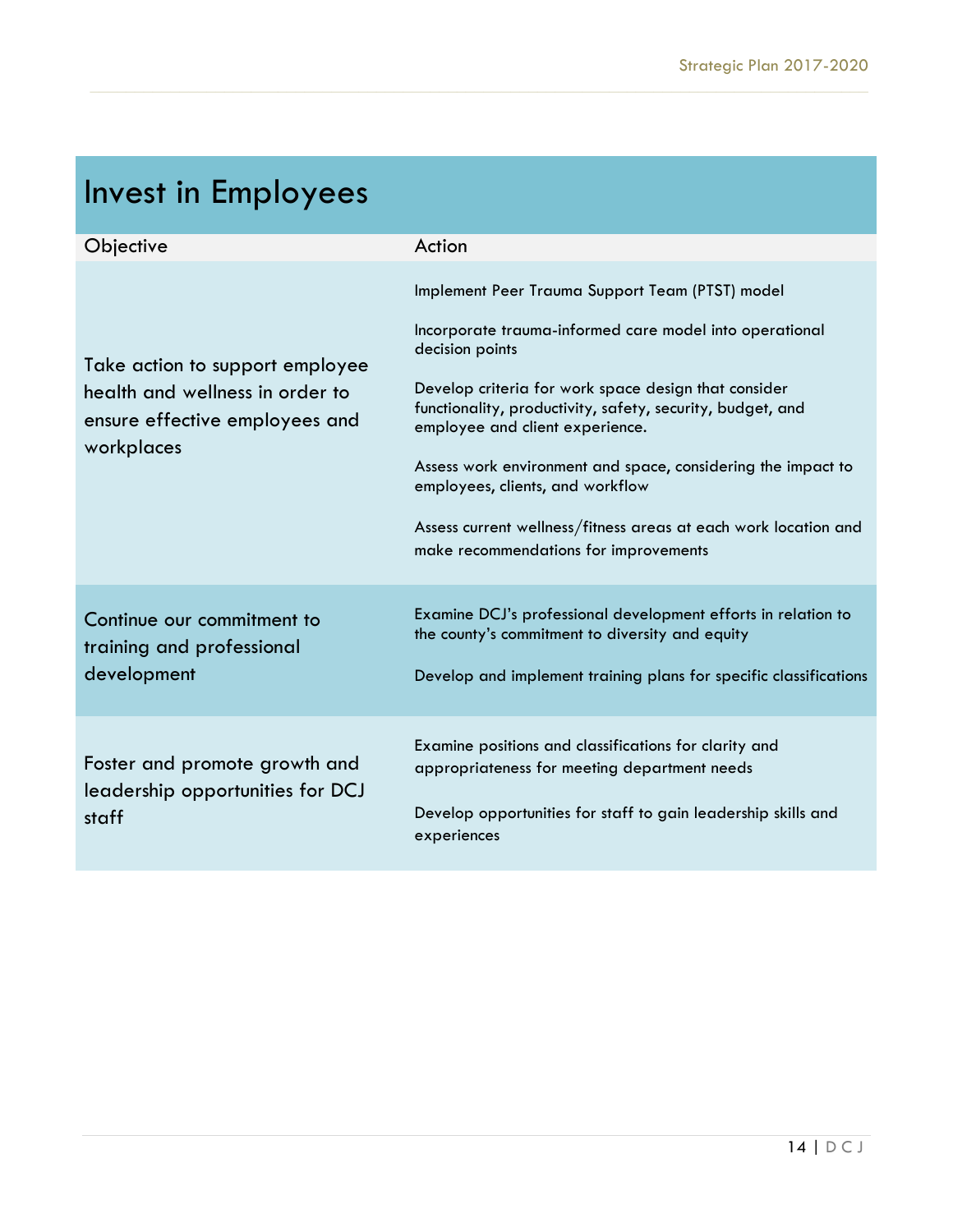# Resource Management

WE WILL DIRECT OUR RESOURCES TO DELIVERING COST EFFECTIVE **S E R V I C E S**

Resource management is the process of ensuring that our financial decisions are consistent with our operational goals and that public funds are invested for the greatest public good. In addition, our utilization of resources plays a significant part in how we accomplish the objectives outlined in the strategic plan. DCJ commits to direct financial and human resources toward cost-effective practices and services that are expected to give the greatest return in terms of public safety. Effective resource management enables DCJ to adapt to an ever-changing budget climate as well as industry innovations within the field of corrections. It requires comprehensive data collection and data integrity to inform decision-making.

#### **Progress**

Over the past five years, DCJ has improved our use of data and evidence to make better informed decisions about resource allocation. We have been able to maintain or increase resources in proven and effective practices.

The Research and Planning team has expanded, resulting in a number of accomplishments. They have created multiple data tracking and feedback systems for the department, including a Quick Case Review and an EPICS auditing procedure for the Adult Services Division, and an FFP fidelity tracking tool for the Juvenile

*DCJ has improved capacity for data-informed decision-making about resource allocation.*

Services Division. Additionally, a Quality Improvement Specialist position was developed to monitor and address the quality of services that justice involved youth and adults receive from community-based providers.

Project and grant management have become an integral part of how DCJ remains an agile organization. Aligning projects with the

strategic plan, having dedicated project managers, and enhancing our ability to submit grant applications that are consistent with agency goals has significantly improved agency follow-through on strategic initiatives.

DCJ has incorporated evidence-based practices into job descriptions by revising job expectations and competencies. This in turn has improved recruiting and hiring processes to better ensure we have the right competencies for the right job classifications.

Each budget request developed by DCJ clearly shows how budgeted resources are aligned with risk, investing the majority of public resources on those individuals most likely to re-offend.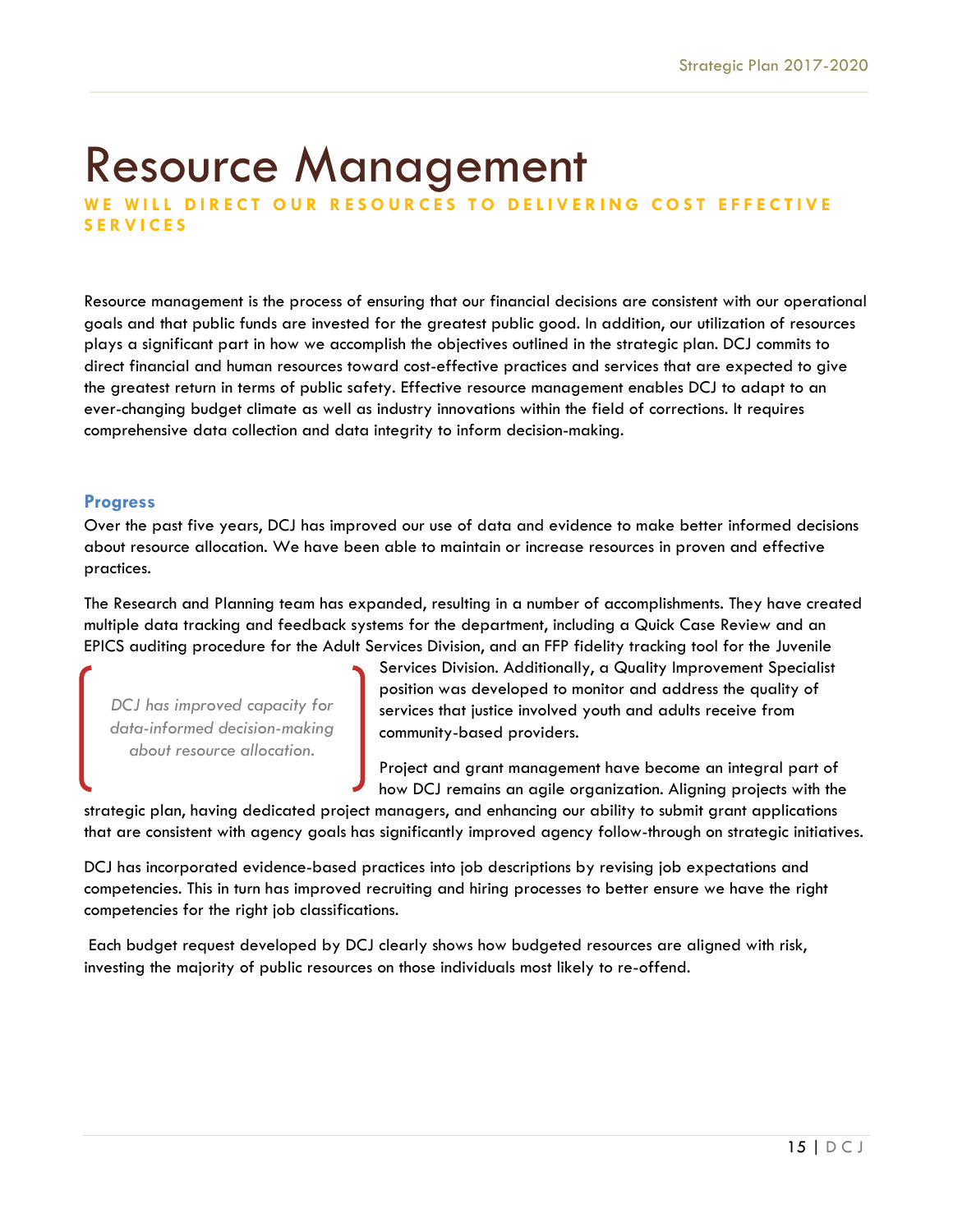#### **Next Steps**

From financial to human resources, DCJ is committed to dedicating its limited resources to cost-effective, resultsoriented services. This strategy prioritizes investments that are expected to give the highest return. Data collection and analysis inform decision-making, and continuous quality improvement assures that we are accomplishing our objectives while looking toward future improvements. In

*Collaboration on shared goals with system and community partners will maximize our collective impact.* 

addition, looking for ways to collaborate on shared goals with system and community partners is a way to maximize our collective impact through sharing of resources.

Progress in the resource management goal area over the next three years will look like:

- Increased collaboration with partners and the community to maximize the impact of our involvement with justice involved individuals.
- Evaluation and improvement of automated business practices.
- The implementation of continuous quality improvement department-wide.
- Continued efforts to prepare staff to work efficiently and effectively through technological and business innovation.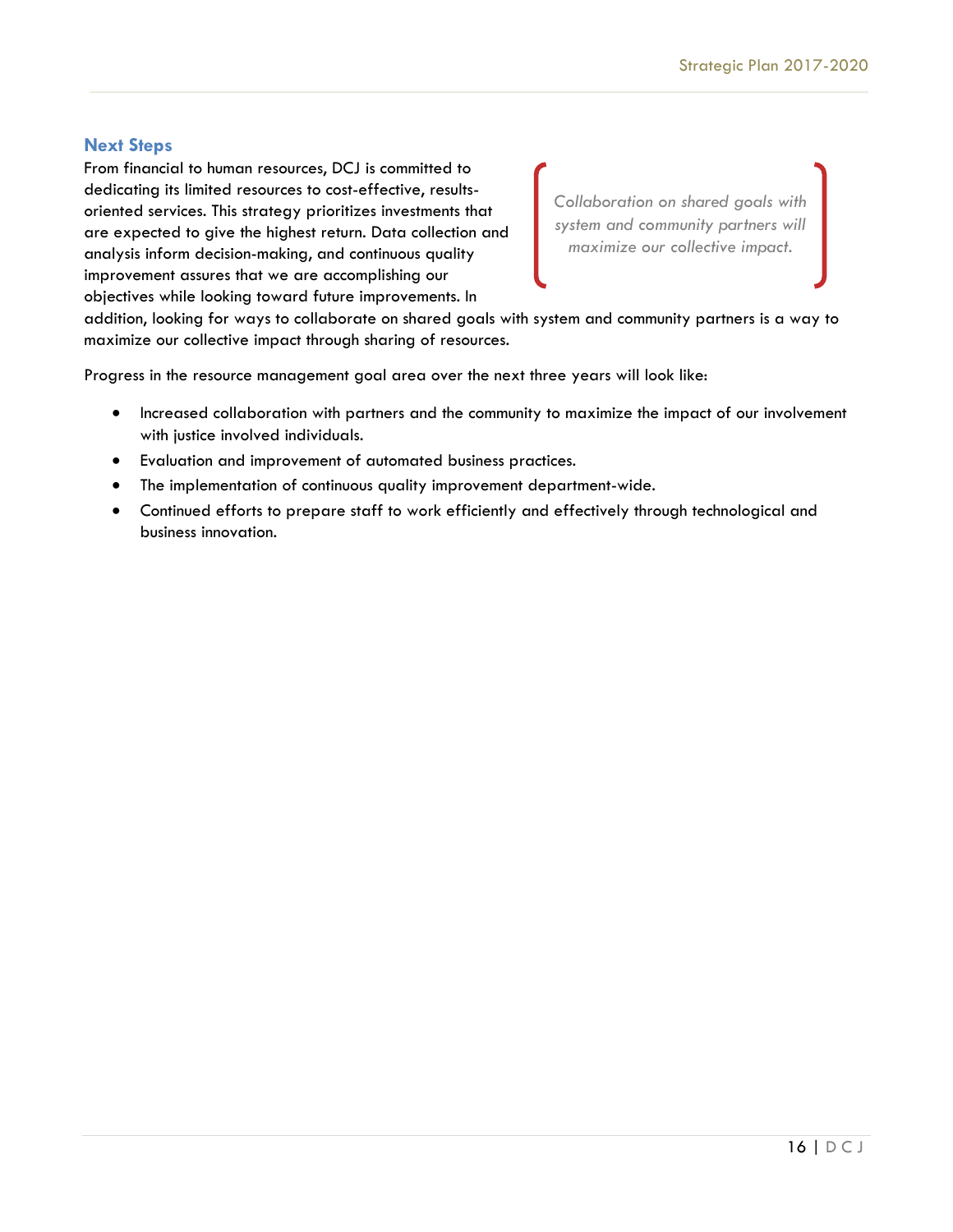## Resource Management

| Objective                                                       | Action                                                                                                                                                                                                                                                                                                                                                                                                                  |
|-----------------------------------------------------------------|-------------------------------------------------------------------------------------------------------------------------------------------------------------------------------------------------------------------------------------------------------------------------------------------------------------------------------------------------------------------------------------------------------------------------|
| Join efforts with community and<br>partners to maximize impact  | Ensure effective provider service delivery by conducting quality<br>assurance and program fidelity reviews<br>Expand capacity for community-based alternatives to custody<br>for justice involved adults and youth                                                                                                                                                                                                      |
| Evaluate and improve the use of<br>automated business practices | Identify and eliminate barriers to automated processes<br>Develop a strategic plan for business automation<br>Continue efforts to develop and use electronic filing and case<br>management systems<br>Advocate for use of cross-jurisdictional electronic systems<br>Ensure the effective use of technology by strategic planning for<br>implementation combined with initial and ongoing training in its<br><b>use</b> |
| Institute continuous quality<br>improvement (CQI)               | Prioritize areas to develop a CQI process for DCJ<br>Incorporate equity considerations into CQI process<br>Improve information sharing regarding performance measures<br>on shared goals with system partners                                                                                                                                                                                                           |
| Prepare staff to work efficiently<br>and effectively            | Streamline and modernize administrative functions to support<br>service delivery<br>Improve the staff on-boarding process for consistency,<br>completeness, and to promote shared knowledge within the<br>organization<br>Evaluate and improve the recruitment and hiring process on an<br>ongoing basis<br>Continue efforts to balance workloads with job roles and<br>expectations                                    |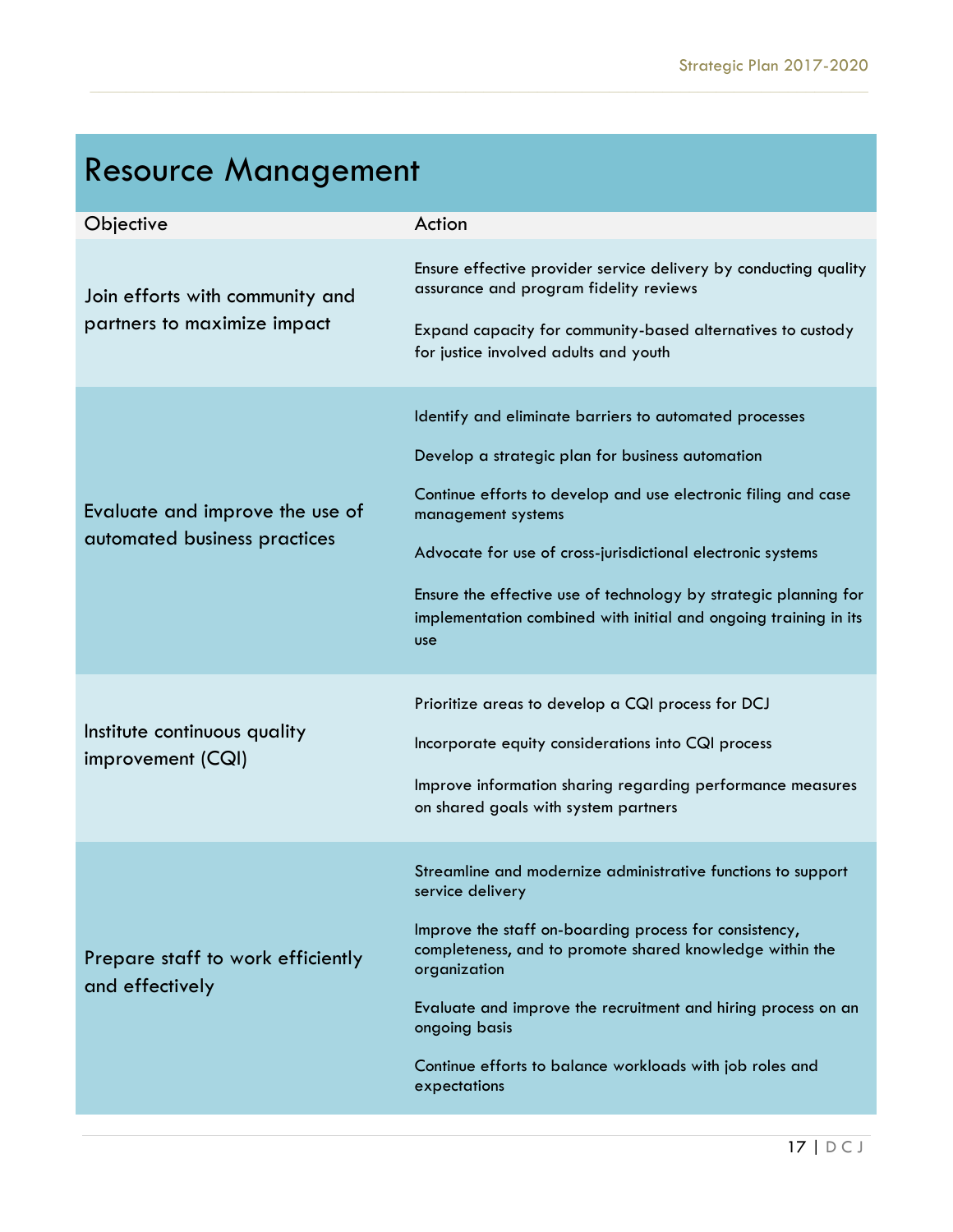# System Change

#### WE WILL USE ADVOCACY AND INNOVATION TO GUIDE OUR WORK WITH STAKEHOLDERS TO IMPROVE COMMUNITY SAFETY AND ASSURE **A F A I R A N D J U S T S Y S T E M**

Criminal justice reform is at the forefront of political conversations at the national, state, and local levels. Justice reinvestment efforts have spurred research in the areas of equity, sanctioning practices, case management styles, workload, and sentencing. With a growing emphasis on community corrections, DCJ affirms and recommits to the goal of eliminating racial bias and other inequalities in the criminal justice system. Lack of trust by the citizens we serve severely impacts the criminal justice system's ability to serve and protect those citizens.

Procedural fairness is an evidence-based practice in the criminal justice field associated with higher rates of both satisfaction and compliance with decisions made by authority figures. Principles of procedural fairness include using evidence to support decision-making, a lack of bias, and genuine inquiry into matters of dispute. DCJ commits to promoting principles of procedural fairness in order to increase trust between our organization, justice involved individuals and their families, and the public.

#### **Progress**

DCJ has spent the past five years building and enhancing collaborative efforts with criminal justice system and community partners in an effort to address bias, prejudice, and ineffective service delivery.

The Multnomah County Justice Reinvestment Program (MCJRP) represents a substantial change in how the local criminal justice system works together. The approach was developed over several years by an unprecedented series of agreements and ongoing collaborations between multiple agencies with various roles in the criminal justice system including: the Presiding Judge and Chief Criminal Judge, the District Attorney, defense attorneys, law enforcement agencies, DCJ, crime victim's representatives, the Local Public Safety Coordinating Committee, the Citizens' Crime Commission, and local treatment providers. The role of DCJ's Adult Services Division in the MCJRP program is to provide pre-sentence assessments along with a continuum of communitybased sanctions, services, and programs based on those assessments to provide intensive community

*DCJ has spent the last five years collaborating externally and internally to address bias, prejudice, and ineffective service delivery.*

supervision. This approach is designed to reduce recidivism and decrease the county's utilization of prison while protecting public safety and holding individuals accountable. We built our approach to supervising MCJRP participants based on a vision for how we will do business in the future for all adults on supervision.

Juvenile Services Division has spent the past several years building up the Community Healing Initiative (CHI) and the Community Healing Initiative - Early Intervention (CHI-EI). Both deliver culturally-appropriate wraparound services to justice involved youth and their families to support the successful adjustment of youth into their schools and communities. CHI-EI very clearly represents system change and contributes to a fairer and more just approach to youth offenders. The program was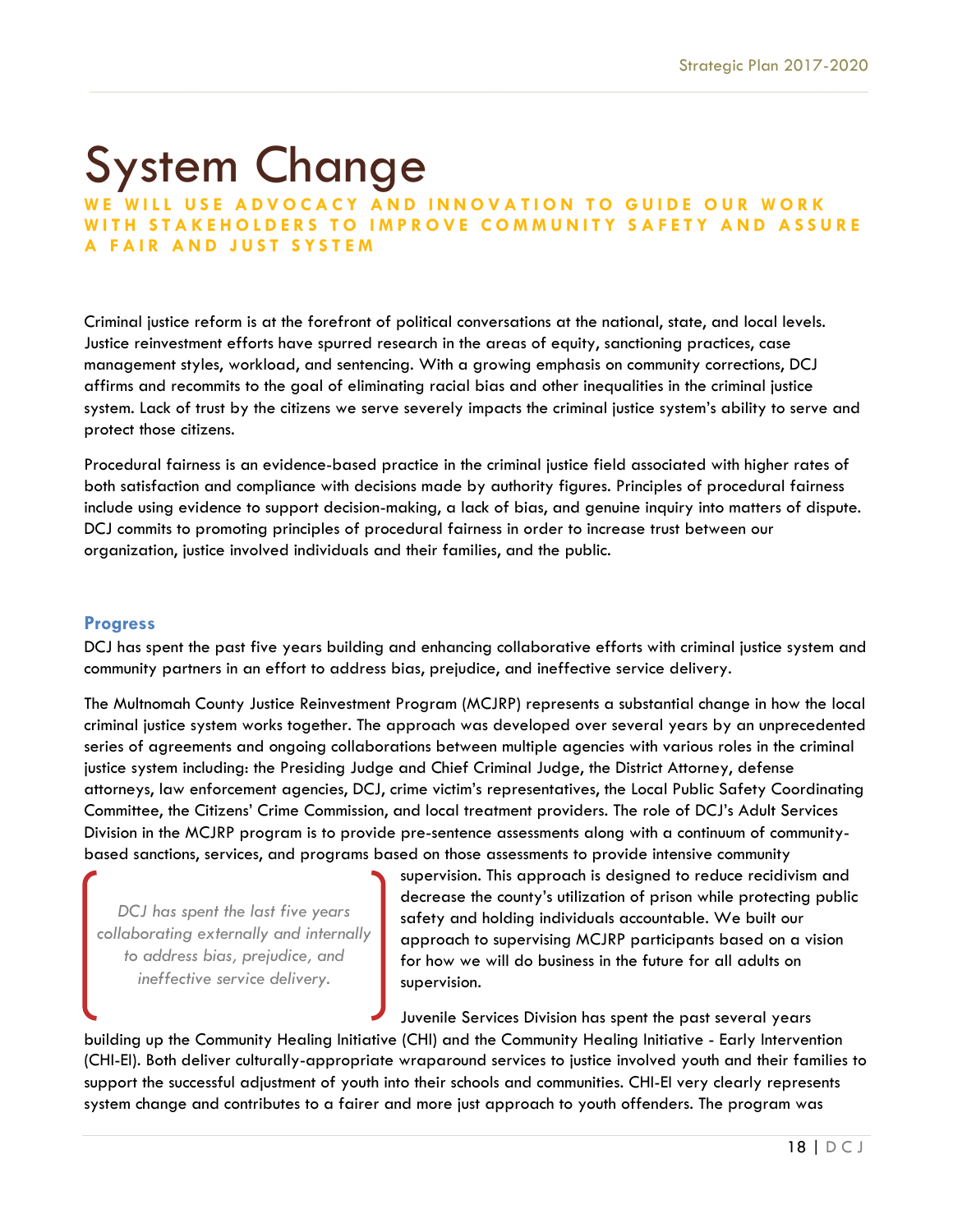initiated with the goal of diverting youth with low-level, first time offenses out of the juvenile justice system while providing a meaningful and helpful response, that is, referring these youth to needed services. One of the most important goals of the program was to help reduce racial and ethnic disparities in the region. This pilot began in February 2015, representing collaboration between DCJ, the Latino Network, Portland Opportunities Industrialization Center (POIC), and local law enforcement.

The department has also turned inward to review and revise policies and practices which could have unintended or discriminatory impacts. Policies are reviewed cyclically, and updated with input from DCJ's Diversity and Equity Steering Committee (DESC). The DESC also recommends and plans cultural competency training, access to resources for staff, and other initiatives.

We are becoming more disciplined in using the questions of the Diversity and Equity Lens. When we develop new programs and our annual budget, as we review hiring practices, and as we implement this strategic plan, we analyze who may be advantaged and/or disadvantaged by various decisions. In this way, we challenge ourselves to identify and eliminate unintended impacts and to become a more inclusive agency.

#### **Next Steps**

There is much progress to be made and DCJ reaffirms its commitment to serve as leaders in system change, to hold itself accountable for creating change within the department, and to continue to advocate for change in the larger public safety system.

Specific areas of focus are to work with communities of color to assess unintended impacts of current business practices, assess entry points into the criminal justice system and DCJ's system for unintended impacts, and analyze how sanctioning practices can impact the community and contribute to racial and ethnic overrepresentation in the system.

*DCJ is committed to creating and advocating for change both internally and externally.*

Progress in the system change goal area over the next three years will look like:

- In partnership with the judiciary who are leading the initiative on improving procedural fairness in the local criminal justice system, DCJ will assess the agency's role in promoting the principles of procedural fairness.
- Increased coordination of case work with system and community partners for shared clients: This type of system change improves the effectiveness of each partner agency by reducing duplication and allowing for shared impact. It supports better services and accountability for shared clients. Most of DCJ's successful programs involve some form of coordinated care.
- More robust partnerships built between the community and community corrections, bringing the "community" more intentionally into the work of community corrections.
- All DCJ staff are able to meet the diverse needs of DCJ clients, being personally prepared and through referral to appropriate services and interventions. The Diversity and Equity Lens is used regularly in policy development and service planning.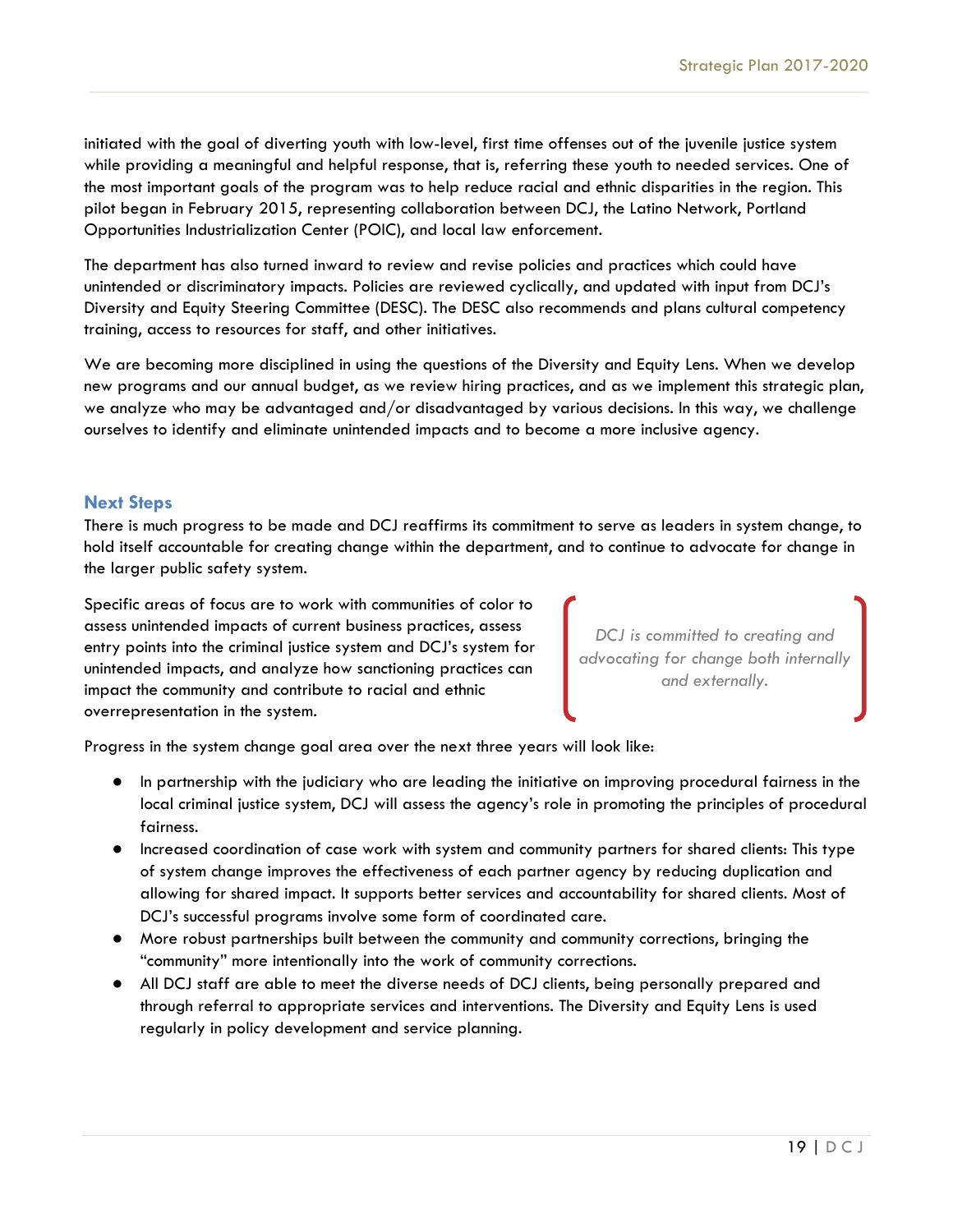### System Change

| Objective                                                                | Action                                                                                                                                                                            |
|--------------------------------------------------------------------------|-----------------------------------------------------------------------------------------------------------------------------------------------------------------------------------|
| Promote principles of procedural<br>fairness                             | Develop and implement a plan for reducing racial and ethnic disparities<br>at decision points                                                                                     |
|                                                                          | Incorporate best practices of procedural fairness into all aspects of<br>administrative, professional, and support services                                                       |
|                                                                          | Create and implement a plan for tracking progress on improving<br>procedural fairness                                                                                             |
|                                                                          | Engage with community, partners, and justice involved individuals to<br>improve knowledge of both the department's role in public safety and<br>how to engage with DCJ            |
| Coordinate case work with<br>partners for shared clients                 | Enhance and maintain conduits of interagency communication which<br>support collaborative decision making with system partners                                                    |
|                                                                          | Create tools to better inform partners about how justice involved<br>individuals move through the criminal justice system                                                         |
| Build partnerships between the<br>community and community<br>corrections | Create diverse ways for community members to become engaged and<br>involved in community corrections work                                                                         |
|                                                                          | Formalize the involvement of DCJ in public and community events                                                                                                                   |
|                                                                          | Institute an agency report card to be shared with partners on our<br>strategic plan, including major initiatives                                                                  |
| Ensure DCJ staff are able to<br>meet the diverse needs of DCJ<br>clients | Strengthen connection between Adult Services Division and Juvenile<br>Services Division to promote sharing of knowledge for better service to<br>clients, especially young adults |
|                                                                          | Explore and recommend culturally specific training to enhance staff's<br>ability to work with diverse populations                                                                 |
|                                                                          | Increase for culturally specific services with adults and youth system-wide                                                                                                       |
|                                                                          | Increase our recruitment of culturally specific service providers                                                                                                                 |
|                                                                          | Institute trauma-informed care practices                                                                                                                                          |
|                                                                          | Use the Multnomah County Equity and Empowerment Lens when<br>developing new policies and programs                                                                                 |
|                                                                          | Develop business automation capabilities with consideration for the end<br>user (employee or client)                                                                              |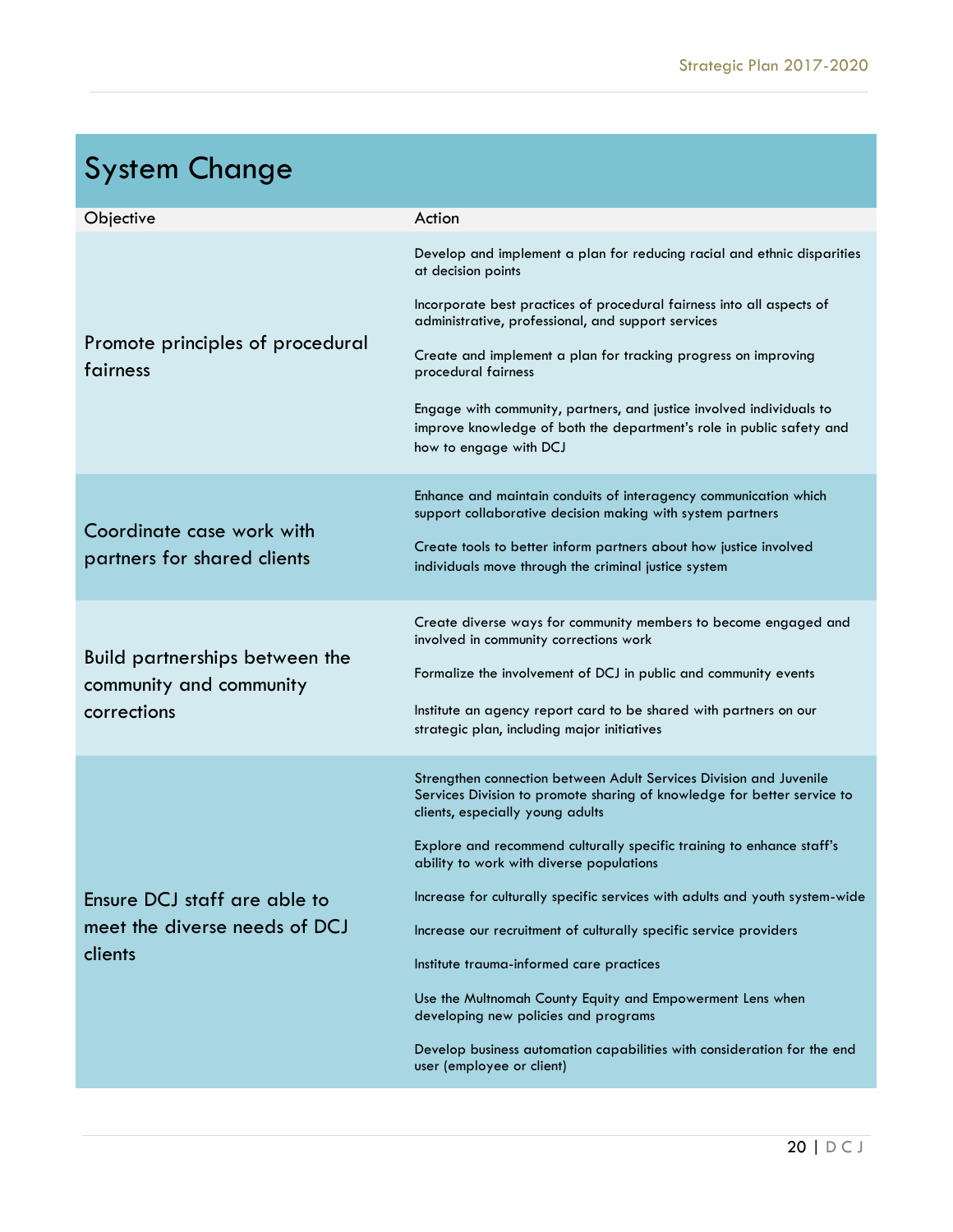#### ACKNOWLEDGMENTS

The development of the 2017 Department of Community Justice Strategic Plan was a collaborative effort involving staff from across the entire department. We also incorporated feedback about our business operations from select community and system stakeholders. The substantial contributions of a few individuals should be highlighted:

- **•** Scott Taylor, DCJ Director
- Truls Neal, DCJ Deputy Director
- Ginger Martin, Former DCJ Deputy Director
- Deena Corso, Juvenile Services Division Director
- Erika Preuitt, Adult Services Division Director
- Kathryn Sofich, DCJ Policy and Communication Manager
- Christia Scardino, DCJ Administrative Analyst

#### DCJ's Senior Leadership Team:

Michelle Aguilar, Craig Bachman, Tracey Freeman, Rosa Garcia, Patrick Schreiner, Jay Scroggin, Laura Ritchie, Jacquie Weber (Deputy County Attorney)

DCJ's Director's Management Team:

Kevin Alano, Kimberly Bernard, Michael Callaghan, Denise Peña, Joyce Resare, Karen Rhein, Tahira Rivera, Cara Thompson, Charlene Willett

Strategic Planning Team Leads:

- Kevin Alano/Shawntia Otero
- **•** Stephanie Bolson
- **•** Tawnie Gray
- Lisa Lewis
- Leticia Longoria-Navarro
- Denise Peña
- Todd Roberts
- Jay Scroggin

Strategic Plan Steering Committee Members:

Andrea Jusino, Angel Harp, Bryan Smith, Candace Johnson, Cara Thompson, Carolyn Bushey, Carrie Kirkpatrick, Cassandra Hernandez, Charlene Willett, Christopher Enquist, Cynthia Goyette, Daryn Peters, David Rodriguez, Esteban Mendez, Harry Watson, Jaime Urbina, James Stevens, Jay Burke, Jennifer Adamske, John McVay, Karla Upton, Keyunna Baker, Leslie Taylor, Leticia Longoria-Navarro, Liv Jenssen,